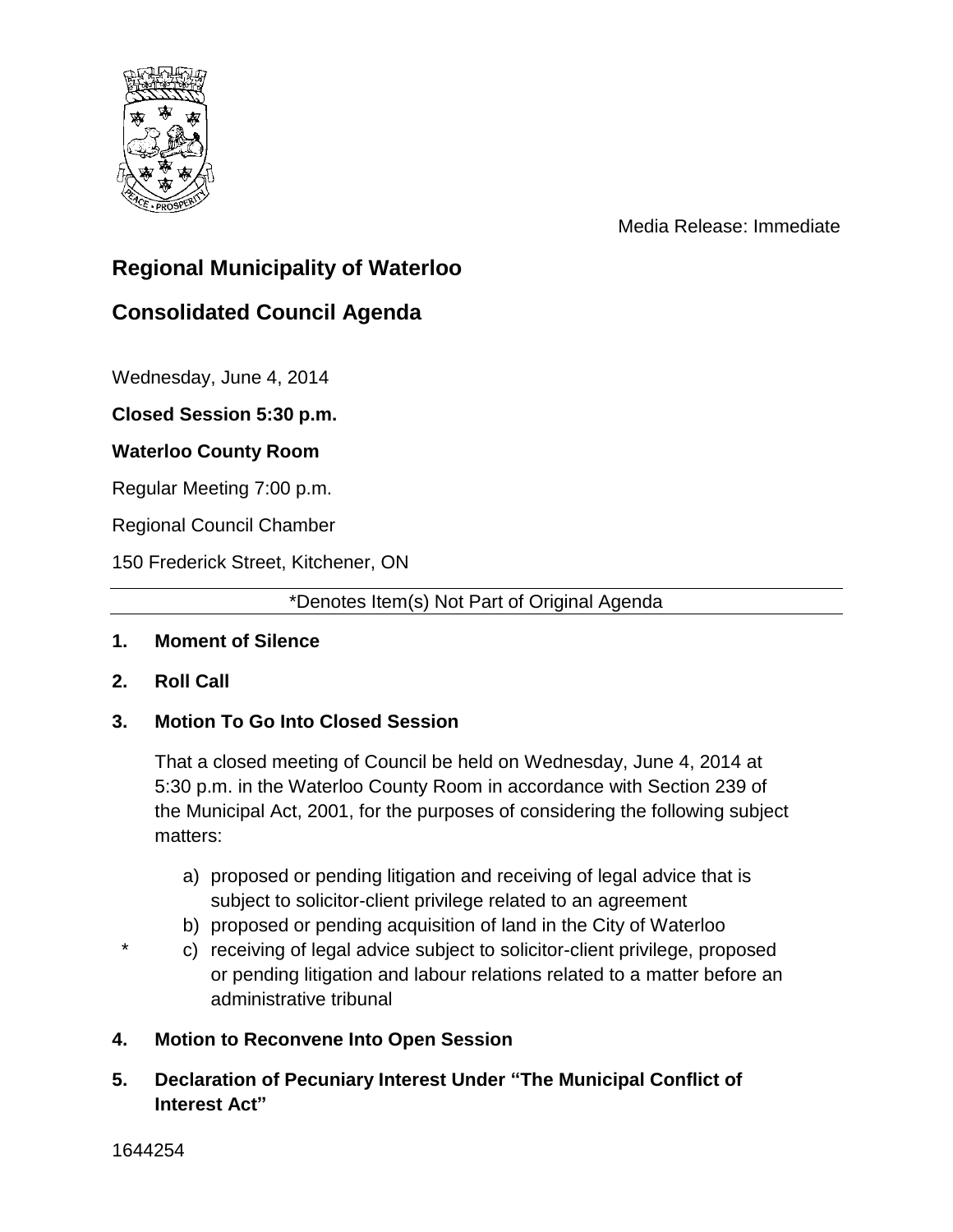### **6. Presentations**

- **7. Petitions**
- **8. Delegations**
	- a) Heather Caron, Cycle for Angels
	- b) Prasad Samarakoon, Grand River Public Bike Share, Re: Public Bike Share Waterloo Region

### **9. Minutes of Previous Meetings**

- a) Closed Audit May 7, 2014
- b) Council May 7, 2014
- c) Closed Committee May 27, 2014
- d) Planning & Works May 27, 2014
- e) Administration & Finance May 27, 2014
- f) Community Services May 27, 2014

#### **10. Communications**

**11. Motion To Go Into Committee Of The Whole To Consider Reports**

#### **12. Reports**

#### **Finance Reports**

| a) F-14-067, T2014-118 Mannheim Residuals Management Plant<br>Upgrades, City of Kitchener             |    |
|-------------------------------------------------------------------------------------------------------|----|
| b) $F-14-068$ , P2014-11 Three (3) Articulated Loaders                                                | 4  |
| c) F-14-069, P2014-05 Offsite Storage and Retrieval of Region of<br><b>Waterloo Records</b>           | 6  |
| d) F-14-070, Sole Source Purchase of a Tow Behind Airport Sweeper                                     | 9  |
| e) F-14-071, T2014-113 Surface Asphalt and Miscellaneous Roadway<br>Improvements at Various Locations | 11 |

#### **Committee Reports**

1644254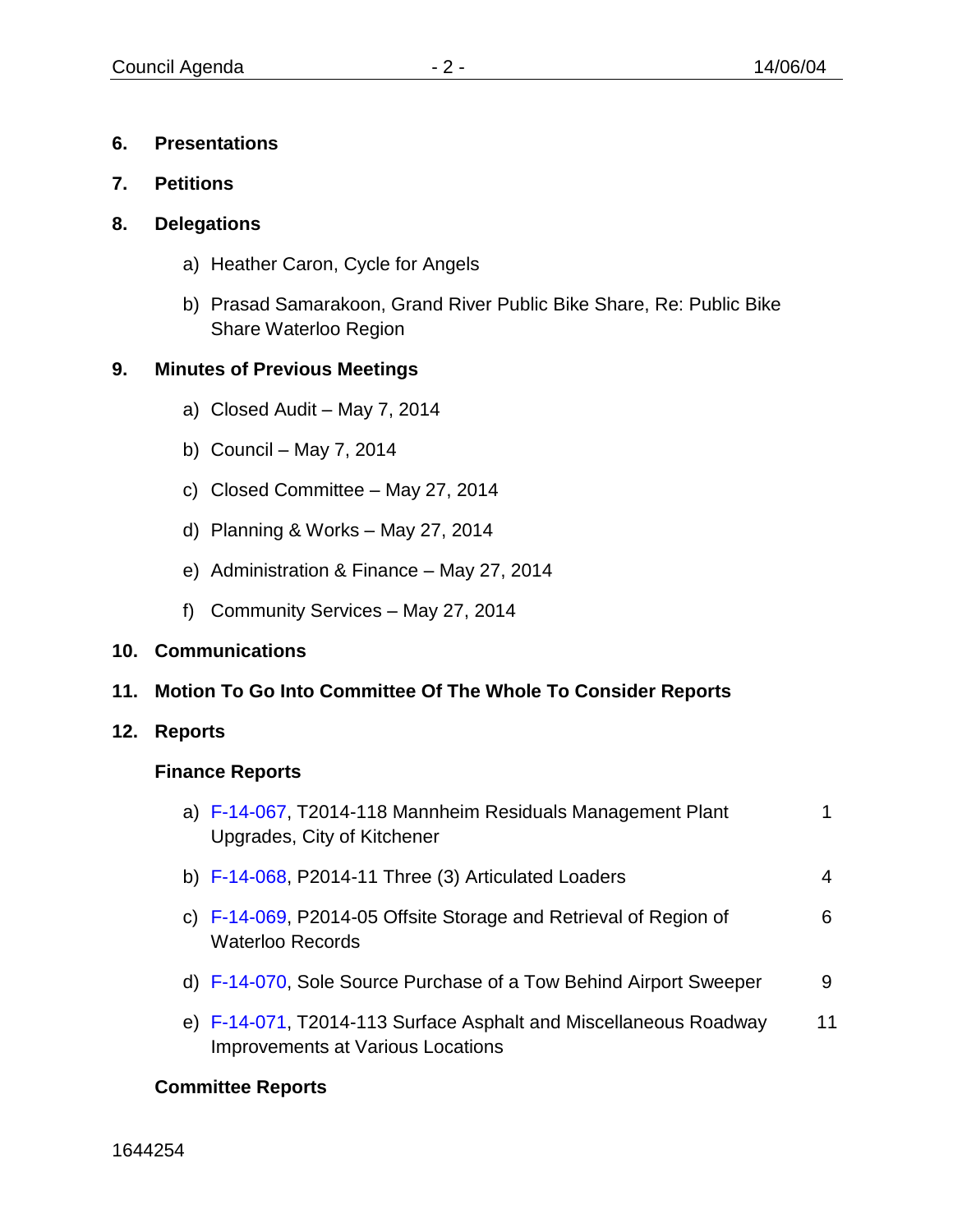\*

| a) Planning & Works - attached & marked PS-140507         | 15 |
|-----------------------------------------------------------|----|
| Closed Planning & Works - attached & marked CPS-140507    | 20 |
| b) Administration & Finance - attached & marked FS-140527 | 21 |
| c) Community Services - attached & marked SS-140507       | 23 |
| <b>Chief Administrative Officer</b>                       |    |

**Regional Chair**

**Regional Clerk**

- **13. Other Matters Under Committee Of The Whole**
- **14. Motion For Committee Of The Whole To Rise And Council Resume**
- **15. Motion To Adopt Proceedings Of Committee Of The Whole**
- **16. Motions**
- **17. Notice of Motion**
- **18. Unfinished Business**
- **19. Other Business**
- **20. Questions**

### **21. Enactment Of By-laws – First, Second & Third Readings**

- a) A By-law to Amend By-law No. 01-059, a By-law to Consolidate all Bylaws with Respect to Roads Included in the Regional Road System, as amended (Caroline Street and Allen Street (City of Waterloo); King Street, Francis Street, Duke Street, Borden Avenue, and Hayward Avenue (City of Kitchener))
- b) A By-law to Amend By-law 06-072, as Amended, Being the Region's Traffic and Parking By-law (Caroline Street and Allen Street (City of Waterloo); King Street, Francis Street, Duke Street, Borden Avenue, and Hayward Avenue (City of Kitchener))
- c) A By-law to Expropriate Certain Lands for the Purpose of Phase 4 of Stage 1 of the Rapid Transit Project for Property and Interests relating to lands that are necessary for Adapted Bus Rapid Transit, in the City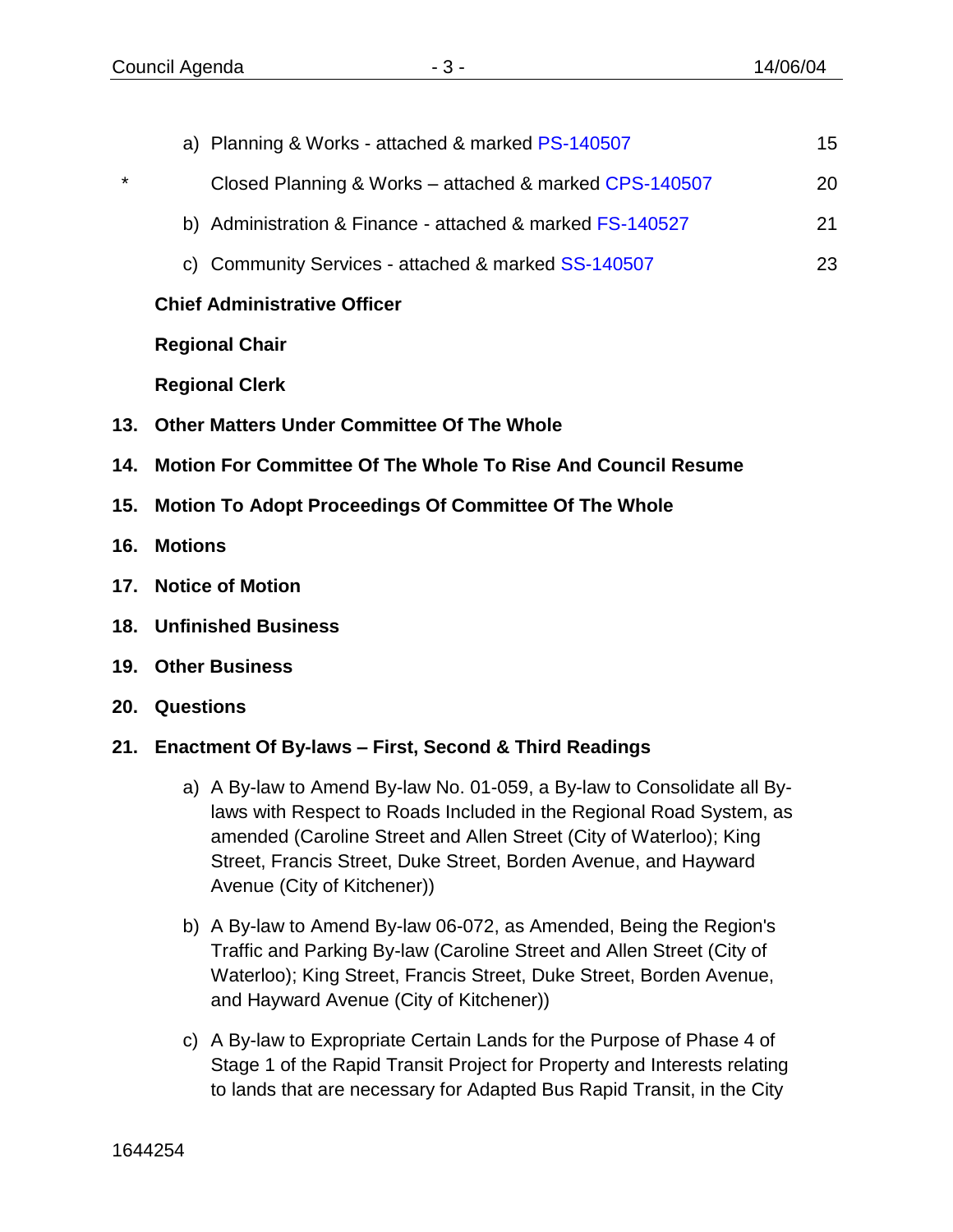of Cambridge, Regional Municipality of Waterloo

- d) A By-law to Expropriate Certain Lands For road improvements to Bloomingdale Road from Kraft Drive to Bridge Street (Regional Road 20), in the City of Kitchener
- e) A By-law to Amend By-law 14-002, a By-law to Establish Fees and Charges for the Regional Municipality of Waterloo (Electrical Vehicle Charging Stations, Grand River Transit, TravelWise Program Service)
- f) A By-law to Amend By-law Number 58-87, as Amended, Being a Bylaw to Designate and Regulate Controlled-Access Roads (Regional Road 58, Fischer-Hallman Road, City of Kitchener)
- g) A By-law to Amend By-law 06-072, as Amended, Being the Region's Traffic and Parking By-law (Bridge Street and Queen Street, Township of Wilmot, and King Street, City of Cambridge)
- h) A By-law to Determine the Amount of Taxes for Commercial, Industrial and Multi-Residential Property for 2014
- i) A By-law to Authorize the Municipal Funding Agreement for the Transfer of Federal Gas Tax Revenues between the Association of Municipalities of Ontario and the Region of Waterloo
- j) A By-law to Confirm the Actions of Council June 4, 2014

### **22. Adjourn**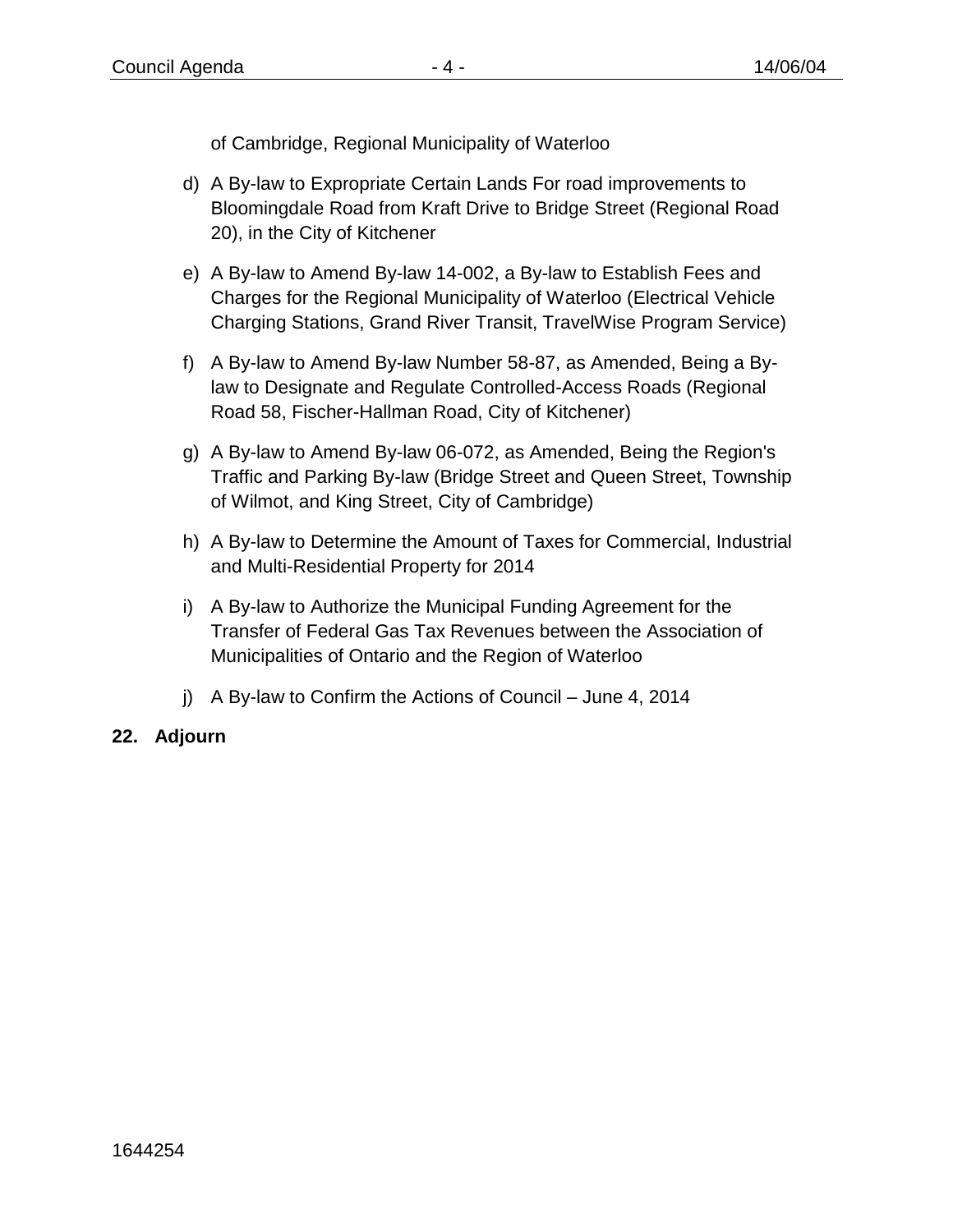<span id="page-4-0"></span>

# **Region of Waterloo**

# **Finance Department**

# **Procurement & Supply Services**

**To:** Regional Chair Ken Seiling and Members of Regional Council

**Date:** June 4, 2014 **File Code:** F18-30

### **Subject: T2014-118 Mannheim Residuals Management Plant Upgrades, City of Kitchener**

#### **Recommendation:**

That the Regional Municipality of Waterloo accept the tender of H.I.R.A Ltd., for the Mannheim Residuals Management Plant Upgrades, City of Kitchener in the amount of \$6,397,523.25 including all applicable taxes.

#### **Summary:** Nil

### **Report:**

Tenders were called for the T2014-118 Mannheim Residuals Management Plant Upgrades, City of Kitchener and were advertised in the Record, the Daily Commercial News, on the Ontario Public Buyer's Association website and on the Region's website. There had been a pre-qualification completed for this project (PQ2014-01) and only bids received from the pre-qualified list were accepted. The tenders were opened in the presence of J. Markovic, C. Melitzer and M. Darmalingum.

The following tenders were received:

| H.I.R.A Ltd.                      | St. Thomas, ON  | \$6,397,523.25 |
|-----------------------------------|-----------------|----------------|
| H <sub>2</sub> Ontario Inc.       | New Hamburg, ON | \$6,511,675.85 |
| K & L Construction (Ontario) Ltd. | London, ON      | \$6,537,502.00 |
| Romag Contracting Ltd.            | Mississauga, ON | \$6,644,400.00 |
| Kingdom Construction Ltd.         | Ayr, ON         | \$7,003,217.94 |
| *One bid was disqualified         |                 |                |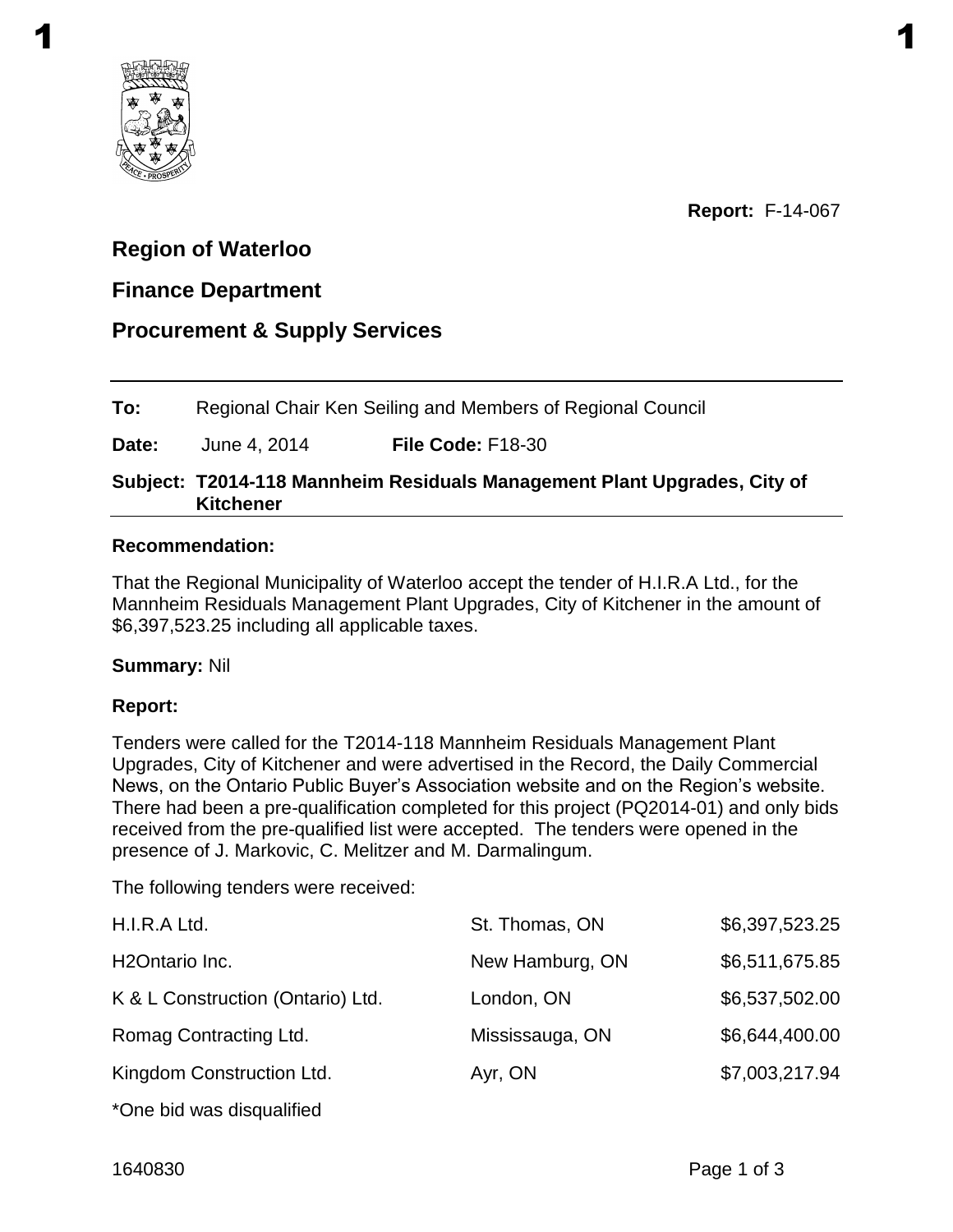This contract implements upgrades for a new treatment system at the Mannheim Residuals Management Plant that will allow residuals from the Mannheim Water Treatment Plant (WTP) to be treated and returned to the Mannheim WTP for re-use. In addition, upgrades will be implemented to equipment that is at or near the end of its service life. This contract includes:

- Novation and installation of Equipment Supply Contract P2013-10 for the supply of ballasted flocculation with sludge thickening equipment;
- Demolition and removal of the existing treatment system;
- New pumps, piping, valves and instrumentation;
- New sludge conditioning equipment and filter press feed pumps;
- New ultraviolet treatment system for disinfection of supernatant to be returned;
- Replacement of electrical distribution equipment;
- Upgrades to HVAC and lighting to provide energy efficient systems; and
- All services and controls required to integrate the treatment system into the Region's Water Plant Control system.

The Mannheim WTP in the City of Kitchener treats water from the Grand River for the supply of drinking water to the integrated urban water supply system. Process water is generated from the settling and filtering processes at the Mannheim WTP and this water is then directed to the Residuals Management Plant for treatment. The Mannheim Residuals Management Plant is located on the site of the Mannheim WTP and treats all Mannheim WTP process water. After treatment through the Mannheim Residuals Management Plant, the process water is currently directed to an on-site outdoor pond for evaporation and infiltration. The discharge of process water to the outdoor pond is not sustainable because the outdoor holding pond is reaching its capacity. The purpose of the proposed Mannheim Residuals Management Plant upgrades is to implement a long-term solution to managing process water from the Mannheim WTP by treating and recycling process water back to the Mannheim WTP for full treatment. This approach will also make more efficient use of the Region's surface water resources.

Approval for this project has been obtained from the Ministry of Environment and a building permit application is currently under review by the City of Kitchener. The building permit approval is expected in June 2014.

Subject to Council approval, construction is scheduled to commence in July 2014 with completion expected by summer 2015.

### **Corporate Strategic Plan:**

Award of this contract meets the Corporate Strategic Plan objective to develop, optimize and maintain infrastructure to meet current and projected needs under Strategic Focus Area 2 Growth Management and Prosperity.

### **Financial Implications:**

| T2014-118                                 | \$6,397,523 |
|-------------------------------------------|-------------|
| <b>Contract Administration</b>            | 513,020     |
| Regional Engineering (not subject to HST) | 60,000      |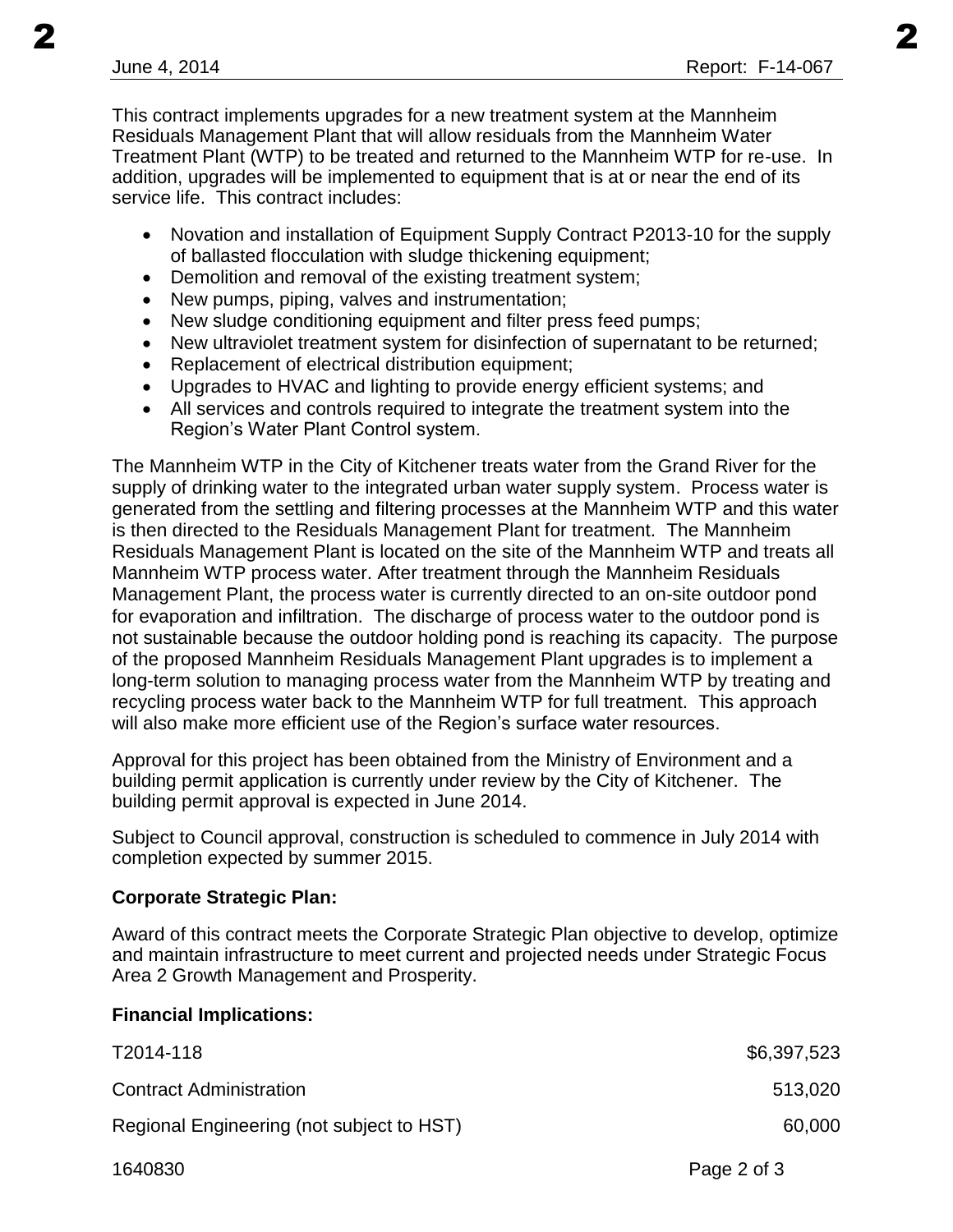June 4, 2014 **Report: F-14-067** Software Development Services and Testing 50,000 Software 50,000 Geotechnical Inspection and Material Testing 10,000 and 10,000 Sub-total \$7,030,543 Less: Municipal Rebate of 86.46% of HST (11.24%)  $(693,353)$  $3 \hspace{2.5cm} 3$ 

Total \$6,337,190

The approved 2014 Water Capital Budget includes funding of \$8,435,000 in 2014 and 2015 for the Mannheim Residuals Management Plant Upgrades to be funded from the Water Reserve Fund and Development Charge Reserve Fund. The net cost of this upgrade is 25% lower than the estimated cost for this project. The lower tender prices are a result of a reduced scope of work arising from the constructability review completed during the final stages of design, which eliminated the need for a temporary dewatering system as part of this contract, as well as the competitive nature of the Ontario market place. The budget remaining will be used to tender a separate contract for cleanout of the on-site ponds that have collected residuals from the Mannheim Water Treatment Plant.

The final date of acceptance for this tender is June 13, 2014.

### **Other Department Consultations/Concurrence:** Nil

**Attachments:** Nil

**Prepared By: Lisa Buitenhuis**, Acting Director, Procurement & Supply Services

**Approved By: Angela Hinchberger**, Acting Chief Financial Officer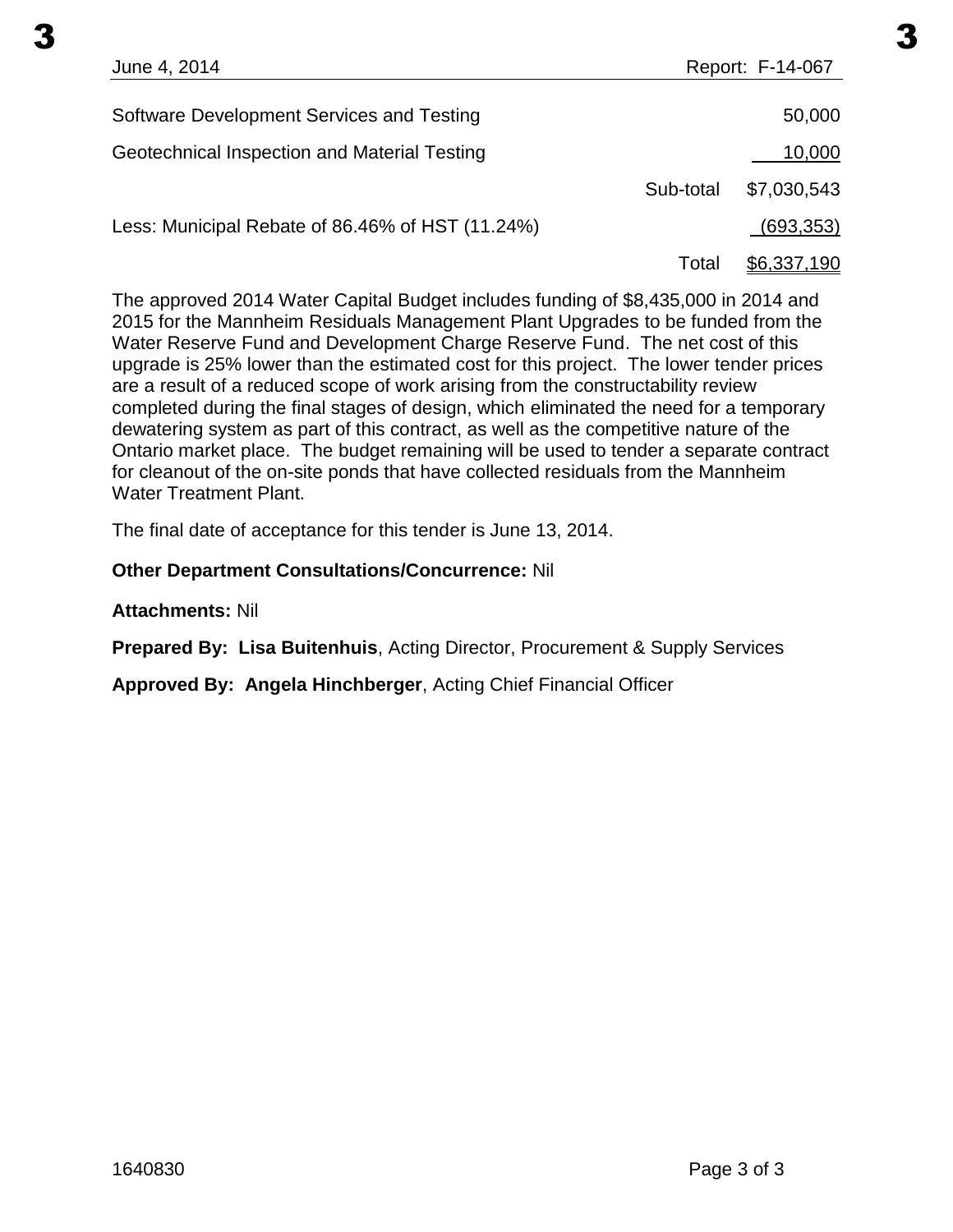<span id="page-7-0"></span>

# **Region of Waterloo**

# **Finance Department**

# **Procurement & Supply Services Division**

**To:** Regional Chair Ken Seiling and Members of Regional Council

**Date:** June 4, 2014 **File Code:** F18-40

### **Subject: P2014-11 Three (3) Articulated Loaders**

### **Recommendation:**

That the Region of Waterloo accept the proposal of Strongco Limited Partnership for P2014-11 for Three (3) Articulated Loaders at total cost of \$1,219,722.00 including all applicable taxes and trade-in.

### **Summary:** Nil

### **Report:**

Proposals were called for Three (3) Articulated Loaders and were advertised in the Record, on the Region's website and on the Ontario Public Buyers Association website. The proposals were opened in the presence of A. Dooling, B. Radunske and D. DeGouveia.

Proposals were evaluated using pre-determined criteria as set out in the Request for Proposal consisting of price, compliance to specification, service agreement contract, conformity to Regional fleet and environmental sustainability. The proposal submitted by Strongco Limited Partnership obtained the highest overall score.

The following prices were received:

| <b>Bidder</b>                                    | Location        | <b>Base Price</b> | Less Trade   | <b>Total Price</b> |
|--------------------------------------------------|-----------------|-------------------|--------------|--------------------|
| Nortrax Canada Inc.                              | Cambridge, ON   | \$1,351,742.16    | \$214,700.00 | \$1,137,042.16     |
| <b>Strongco Limited</b><br>Partnership** (Volvo) | Mississauga, ON | \$1,416,342.00    | \$196,620.00 | \$1,219,722.00     |
| <b>Toromont CAT</b>                              | Cambridge, ON   | \$1,589,910.00    | \$259,900.00 | \$1,330,010.00     |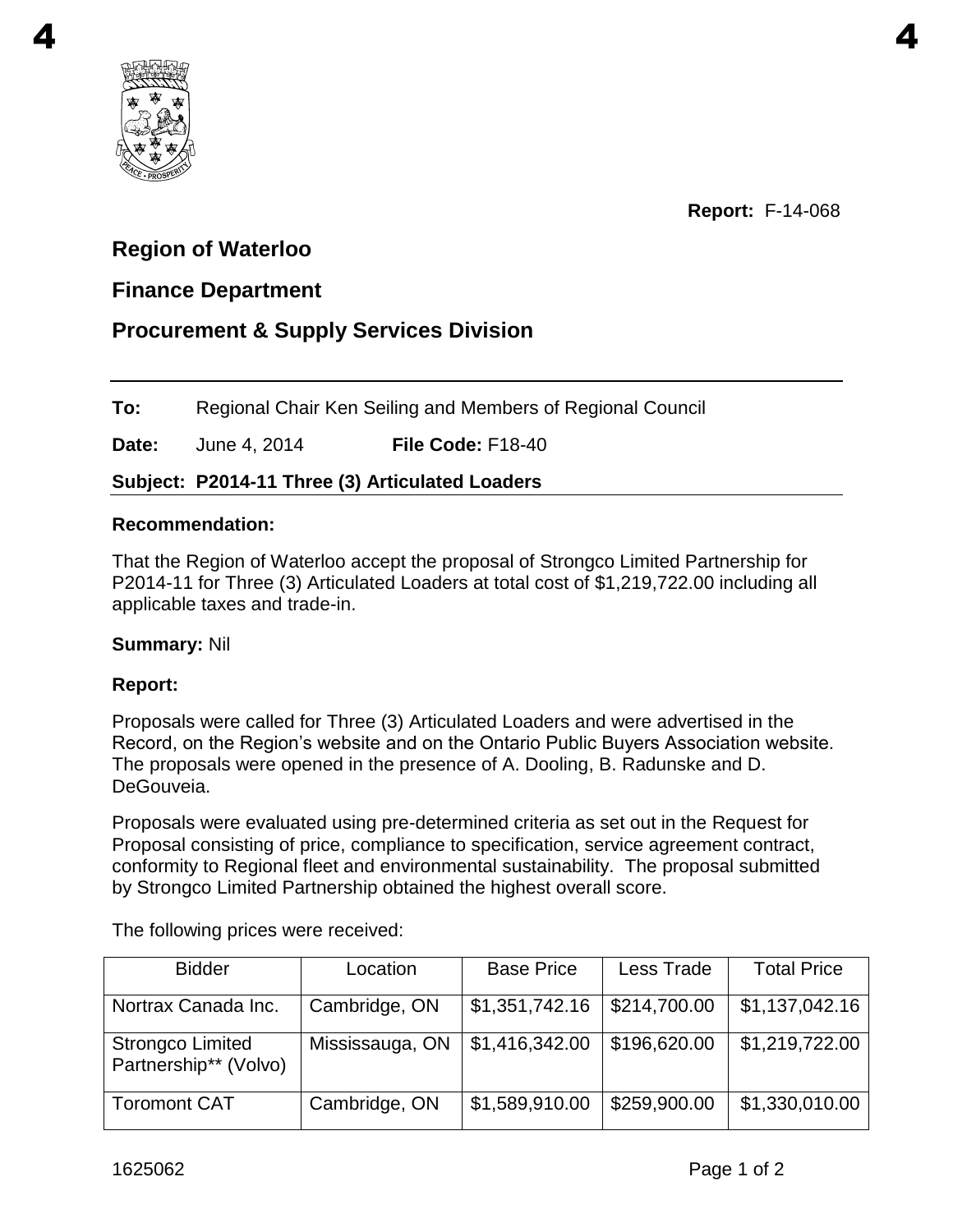| <b>Bidder</b>                | Location    | <b>Base Price</b> | Less Trade   | <b>Total Price</b> |
|------------------------------|-------------|-------------------|--------------|--------------------|
| Equipment Sales &<br>Service | Toronto, ON | \$1,610,250.00    | \$162,720.00 | \$1,447,530.00     |
| Strongco L.P.**<br>(Case)    | Peel, ON    | \$1,711,950.00    | \$196,620.00 | \$1,515,330.00     |

\* One bid was disqualified

\*\* Strongco has two (2) divisions, one for Volvo equipment and the other for Case equipment.

Two articulated loaders will replace units 3545 and 3546 which have reached the end of their life cycle. One articulated loader will replace unit 3563, however unit 3563 will be kept as a spare and utilized at the Cambridge Transfer Station.

### **Corporate Strategic Plan:**

Award of this contract meets the Corporate Strategic Plan objective to develop, optimize and maintain infrastructure to meet current and projected needs under Strategic Focus Area 2 Growth Management and Prosperity.

### **Financial Implications:**

| P2014-11                                         | \$1,219,722       |
|--------------------------------------------------|-------------------|
| Less: Municipal Rebate of 84.48% of HST (11.24%) | (121, 325)        |
|                                                  | Total \$1,098,397 |

The approved 2014 Waste Management Capital Program has a total budget of \$1,978,000 for the replacement of vehicles and equipment to be funded by the Vehicle Reserve (capital project 01007). The amount allocated for the three articulated loaders is \$1,210,000.

The final date of acceptance for this proposal is August 14, 2014.

### **Other Department Consultations/Concurrence:** Nil

#### **Attachments:** Nil

**Prepared By: Lisa Buitenhuis**, Acting Director, Procurement and Supply Services

**Approved By: Angela Hinchberger**, Acting Chief Financial Officer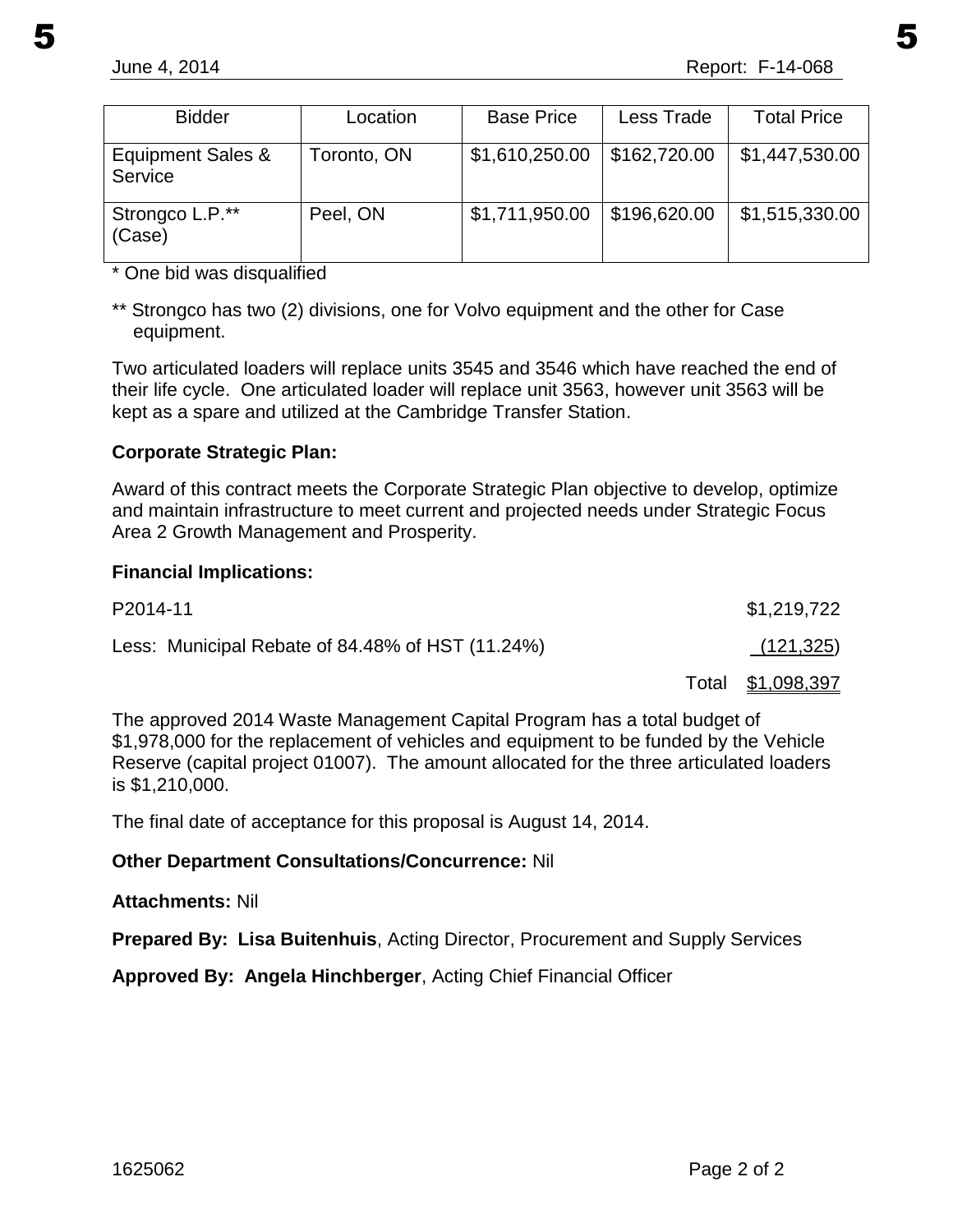<span id="page-9-0"></span>

**Report:** F-14-069

# **Region of Waterloo**

### **Finance Department**

# **Procurement & Supply Services Division**

**To:** Regional Chair Ken Seiling and Members of Regional Council

**Date:** June 4, 2014 **File Code:** F18-40

### **Subject: P2014-05 Offsite Storage and Retrieval of Region of Waterloo Records**

#### **Recommendation:**

That the Regional Municipality of Waterloo accept the proposal of Crown Records Management for P2014-05 Offsite Storage and Retrieval of Region of Waterloo Records for a three (3) year period, with the option to renew for two (2) additional one (1) year periods in the amount of approximately \$312,048.80, including all applicable taxes.

#### **Summary:** Nil

#### **Report:**

Proposals were called for Offsite Storage and Retrieval of Region of Waterloo Records and were advertised in the Record, on the Ontario Public Buyers Association (OPBA) website and the Region's website. The proposals were opened in the presence of O. Sharp, A. Perrin and T. Lumgair.

Six proposals were submitted of which two were disqualified. The remaining proposals were evaluated using pre-determined technical criteria which included ability to meet and verify requirements, location and references.

Pricing proposals from the following three (3) shortlisted proponents were opened and the estimated costs, based on anticipated yearly activity, are:

| Crown Records Management                                      | Burlington, ON | \$312,048.80 |
|---------------------------------------------------------------|----------------|--------------|
| Record Xpress Inc.                                            | Toronto, ON    | \$358,401.91 |
| Shred-it International Inc. o/a Securit Records<br>Management | Cambridge, ON  | \$423,316.63 |

Crown Records Management had the lowest price and received the highest overall score.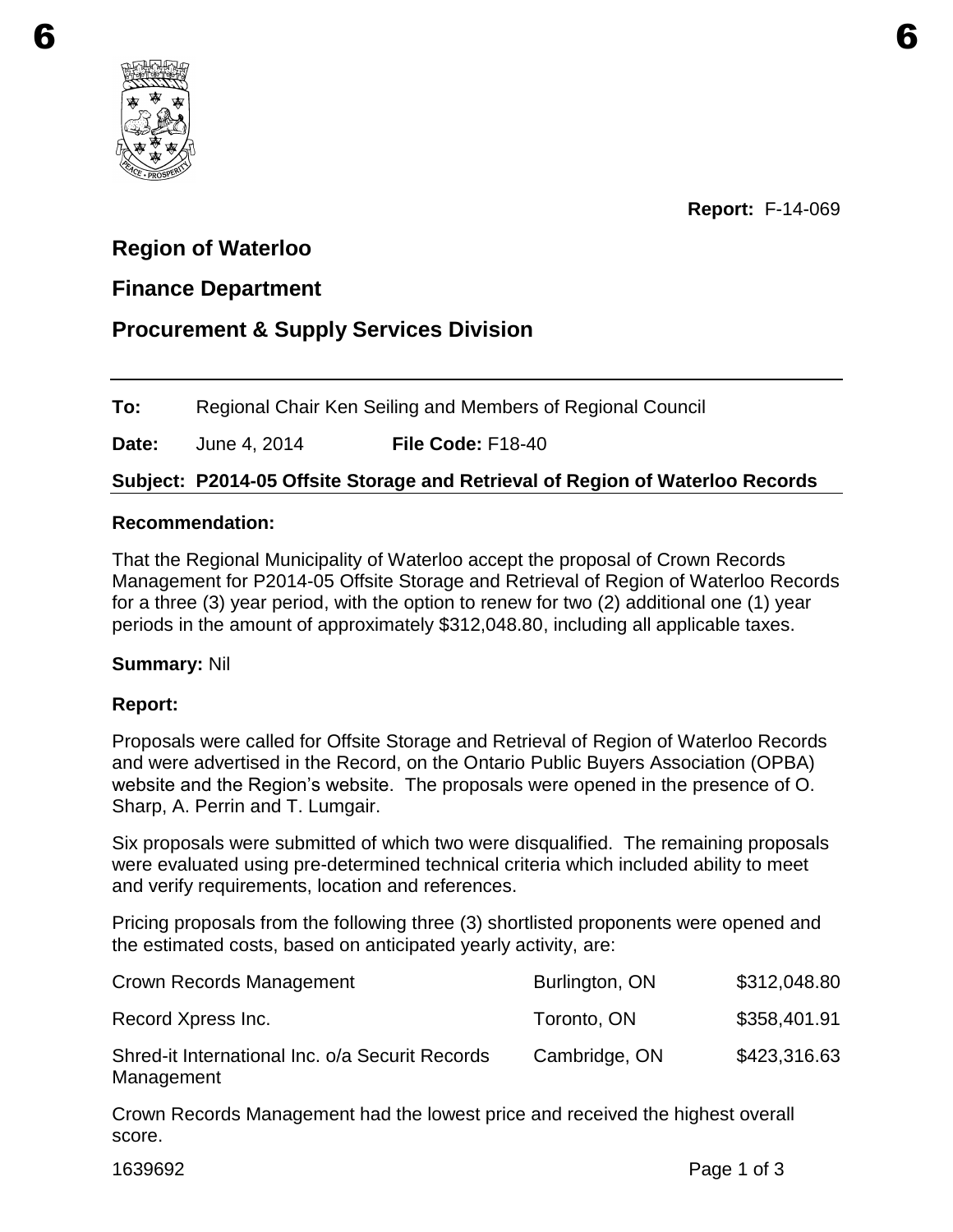The work of this project is for the continued off-site storage and retrieval of Regional and Police records in a clean, secure, temperature controlled environment.

### **Corporate Strategic Plan:**

Award of this contract meets the Corporate Strategic Plan objective to ensure Regional programs and services are efficient and effective and demonstrate accountability to the public under Strategic Focus Area 5 Service Excellence.

### **Financial Implications:**

| Region of Waterloo                               |           | \$228,783            |
|--------------------------------------------------|-----------|----------------------|
| <b>Waterloo Regional Police Services</b>         |           | 83,266               |
|                                                  | Total     | \$312,049            |
| <b>Region of Waterloo Costs:</b>                 |           |                      |
| P2014-05 3 year price<br>One-time relocation fee |           | \$208,443<br>20,340  |
| Less: Municipal Rebate of 86.46% of HST (11.24%) | Sub-total | 228,783<br>(22, 757) |
|                                                  | Total     | \$206,026            |

The average annual cost of the recommended proposal is \$62,570 based on the estimated yearly activity of storage, retrievals, pickup and delivery. The 2014 records storage and retrieval operating budget for Council and Administrative Services (C&AS) is \$70,630. This budget is sufficient to cover the January to May 2014 costs under the existing contract and the June to December 2014 costs under the new contract. The Region will also incur an estimated one-time relocation fee of \$18,316 to transfer existing records to Crown Records Management which exceeds the current years' budget. The one-time costs can be accommodated in the overall Corporate Resources 2014 operating budget.

#### Waterloo Regional Police Services Costs:

| P2014-05 3 year price                            |           | \$76,385 |
|--------------------------------------------------|-----------|----------|
| One-time relocation fee                          |           | 6,881    |
|                                                  | Sub-total | 83,266   |
| Less: Municipal Rebate of 86.46% of HST (11.24%) |           | (8,282)  |
|                                                  | Total     | \$74,984 |

The average annual cost of the recommended proposal is \$22,929 based on the estimated yearly activity of storage, retrievals, pickup and delivery. The 2014 records storage and retrieval operating budget for Waterloo Regional Police Service (WRPS) is \$22,000. January to May 2014 costs under the existing contract and June to December 2014 costs under the new contract will exceed the budget amount by approximately \$3,000. The WRPS will also incur an estimated one-time relocation fee of \$6,197 to transfer existing records to Crown Records Management. The over expenditures can be accommodated in the overall Police 2014 operating budget.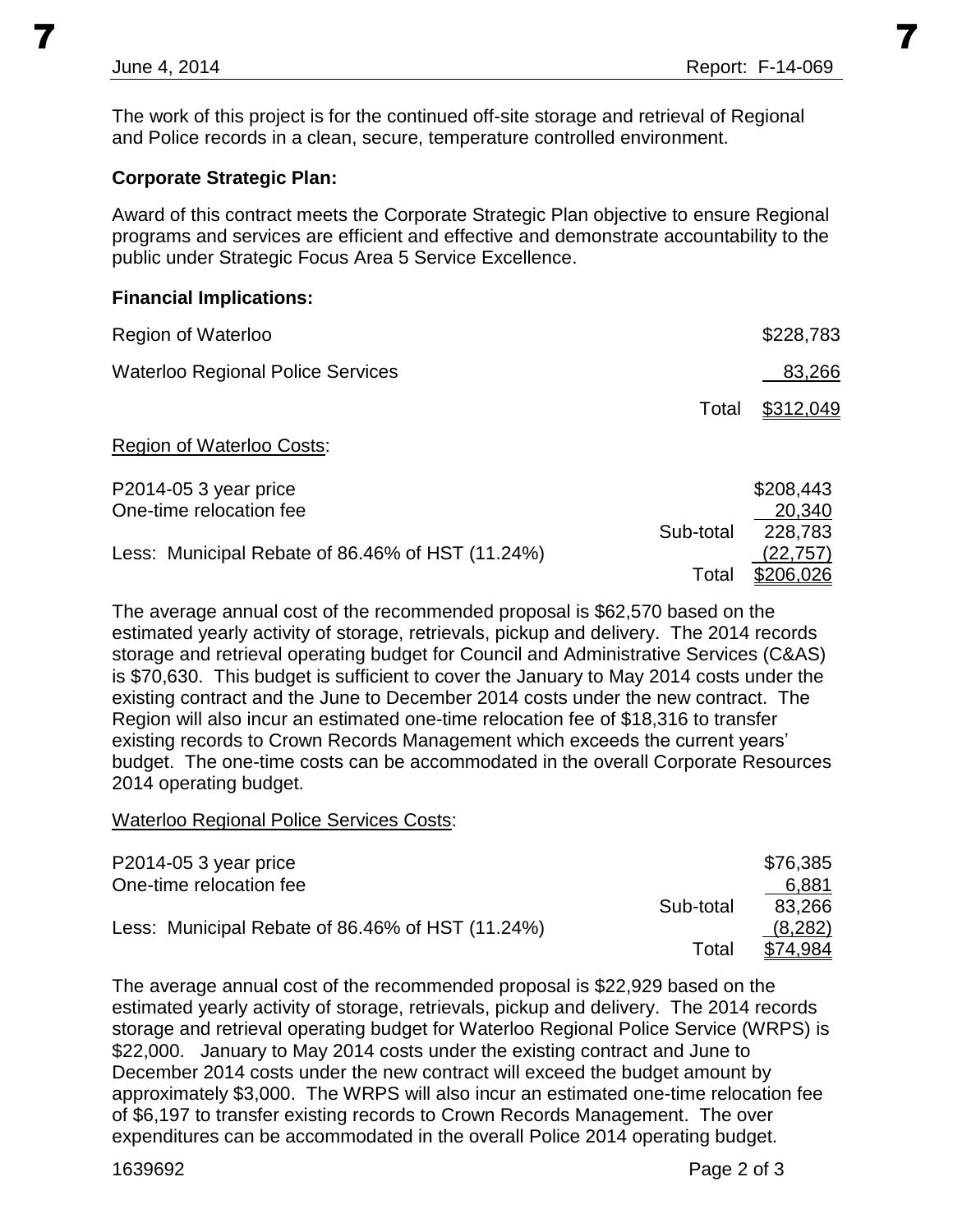The final date of acceptance of this proposal is June 16, 2014.

### **Other Department Consultations/Concurrence:**

Waterloo Regional Police Service staff have been involved in the evaluation of this proposal and are in agreement with the recommendation.

#### **Attachments:** Nil

**Prepared By: Lisa Buitenhuis**, Acting Director, Procurement and Supply Services

**Approved By: Angela Hinchberger**, Acting Chief Financial Officer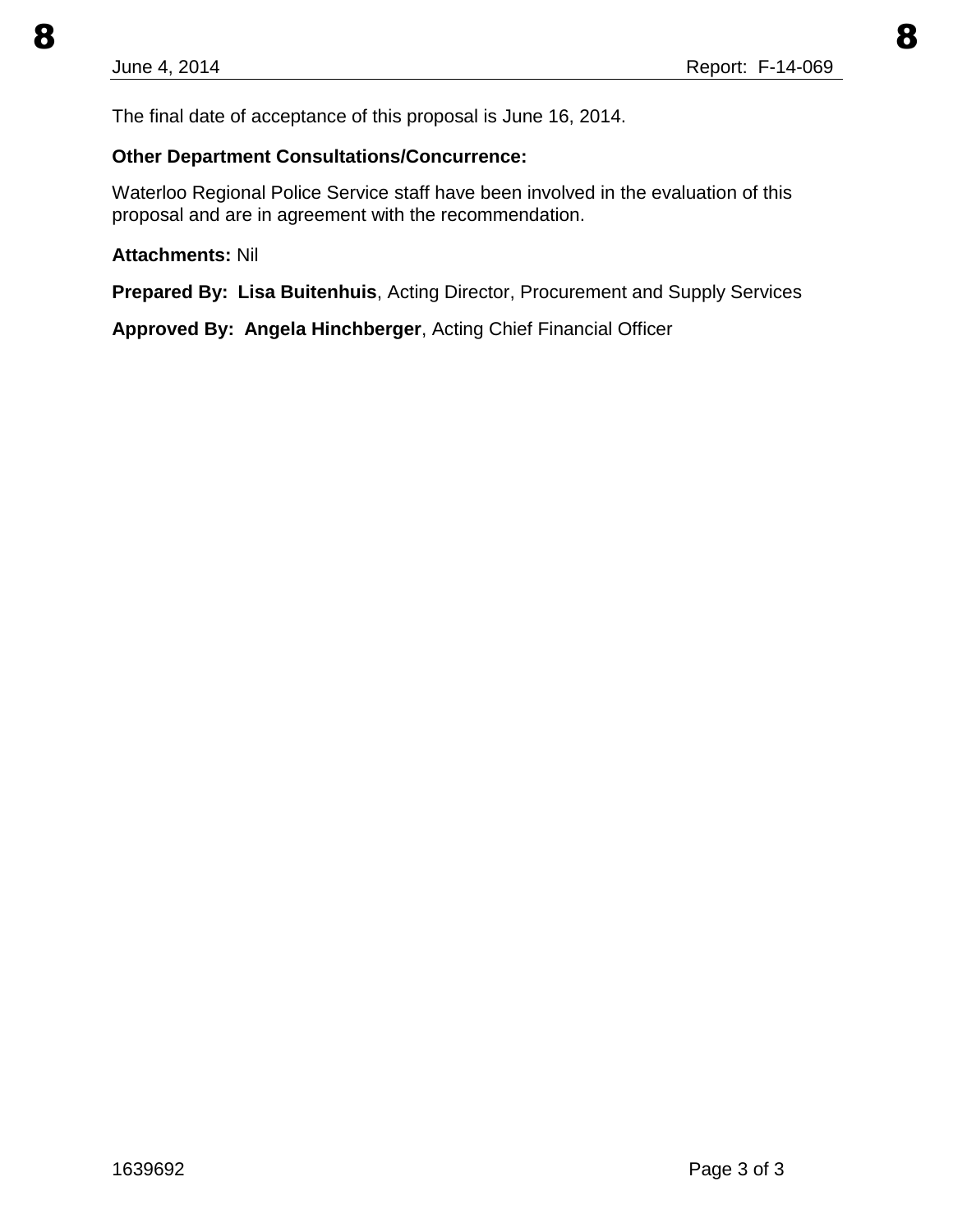<span id="page-12-0"></span>

**Report:** F-14-070

# **Region of Waterloo**

### **Finance Department**

# **Procurement & Supply Services Division**

**To:** Regional Chair Ken Seiling and Members of Regional Council

**Date:** June 4, 2014 **File Code:** F18-40

**Subject: Sole Source Purchase of a Tow Behind Airport Sweeper** 

#### **Recommendation:**

That the Regional Municipality of Waterloo enter into an agreement with Team Eagle Ltd. for the supply of one (1) MB Tow Behind Airport Sweeper for the Region of Waterloo International Airport, at a total price of \$370,640.00 including all applicable taxes.

#### **Summary:** Nil

#### **Report:**

One of the airport's tow behind runway sweepers is a 1993 model that is nearing the end of its service life and must be replaced in 2014 to ensure reliable operation and to control maintenance and repair costs. A new tow behind airport sweeper was last purchased in 2012 through a competitive proposal process (Report F-12-024). At that time, two proposals were received and the Region purchased an MB tow behind airport sweeper from Team Eagle Ltd. based on best overall value considering purchase price, maintenance costs, reliability, warranty and lowest life-cycle cost. Including the 1993 model currently in need of replacement, a 2008 model and the 2012 purchase, the Region's current airport sweeper fleet includes three (3) MB units. The MB airport sweepers have proven to be reliable and have comparatively low maintenance costs. Based on the competitive proposal process undertaken in 2012 and the reliability and maintenance history of the airport sweeper fleet, staff identified benefits to the Region to standardize the airport sweeper fleet and purchase another MB replacement airport sweeper for 2014.

The purchase of a replacement MB airport sweeper Model 4618-TTB-HP2 in 2014 and standardization of the Region's airport sweeper fleet will allow full interchangeability with the tow vehicle fleet and avoid tow vehicle conversion costs to accommodate alternate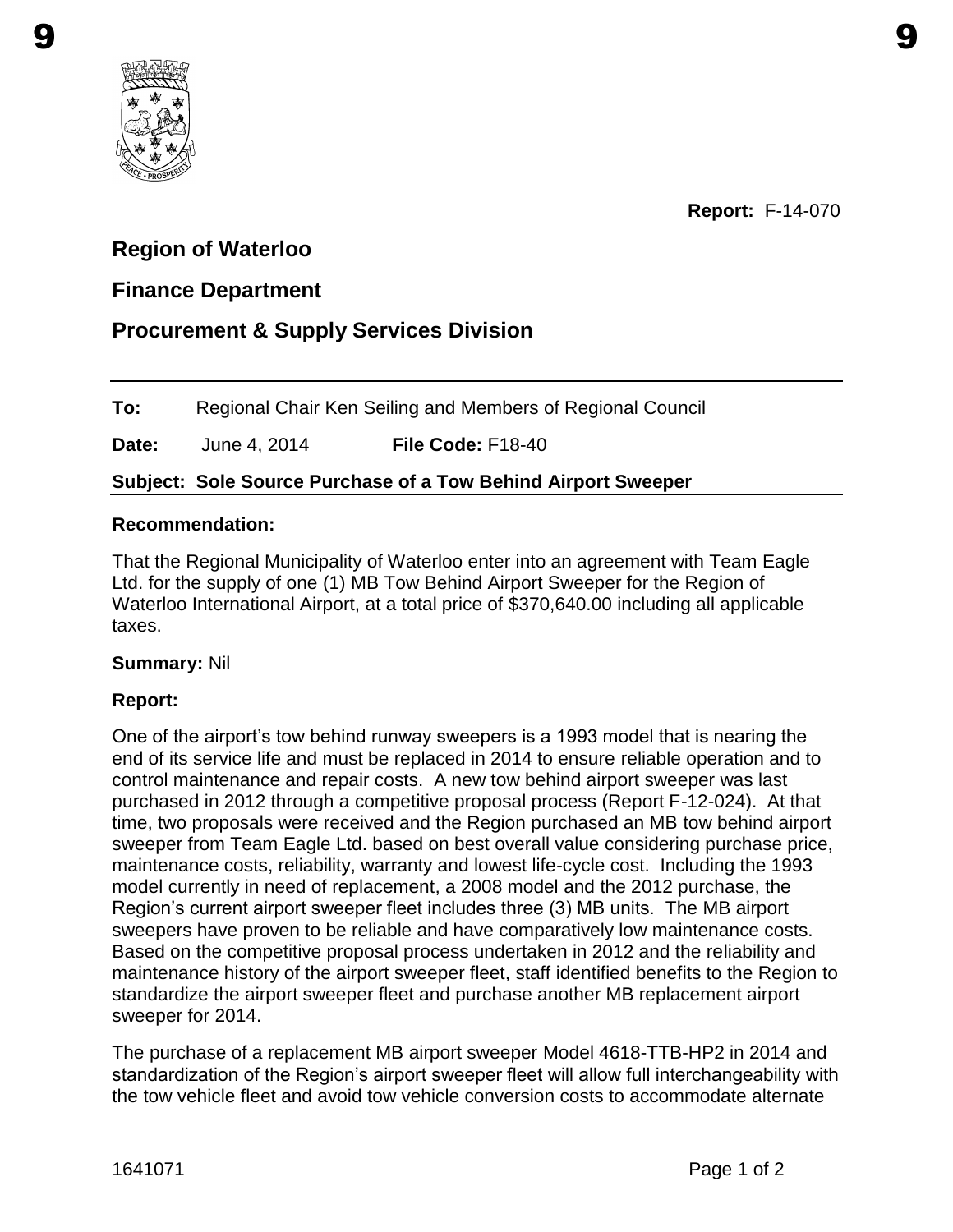sweepers. Section 21(1)(i) of the Purchasing By-Law allows for acquisition by negotiation where the acquisition is beneficial for the standardization of goods for the Region. Staff has negotiated a purchase price of \$370,640.00 including all applicable taxes for the MB tow behind airport sweeper and is satisfied that this price is fair, reasonable and competitive. The 2014 price is based on the 2012 price with adjustments for currency exchange rates (the sweepers are manufactured in the United States) and inflation. Therefore, staff recommends the purchase of a replacement MB airport sweeper at a cost of \$370,640.00 including all applicable taxes.

### **Corporate Strategic Plan:**

Award of this contract meets the Corporate Strategic Plan objective to develop, optimize and maintain infrastructure to meet current and projected needs under Strategic Focus Area 2 Growth Management and Prosperity.

#### **Financial Implications:**

| MB Sweeper Model 4618-TTB-HP2    | \$370,640       |
|----------------------------------|-----------------|
| Less: Airport HST Rebate of 100% | (42, 640)       |
|                                  | Total \$328,000 |

The Region of Waterloo's approved 2014 Ten-Year Airport Capital Equipment Replacement program includes a budget of \$350,000 in 2014 for the purchase of one tow behind airport runway sweeper funded from the Airport Vehicle/Equipment Reserve. The cost of the recommended airport sweeper is 6% below the budget.

The final date of acceptance for this purchase is June 30, 2014.

#### **Other Department Consultations/Concurrence:** Nil

**Attachments:** Nil

**Prepared By: Lisa Buitenhuis**, Acting Director, Procurement & Supply Services

**Approved By: Angela Hinchberger**, Acting Chief Financial Officer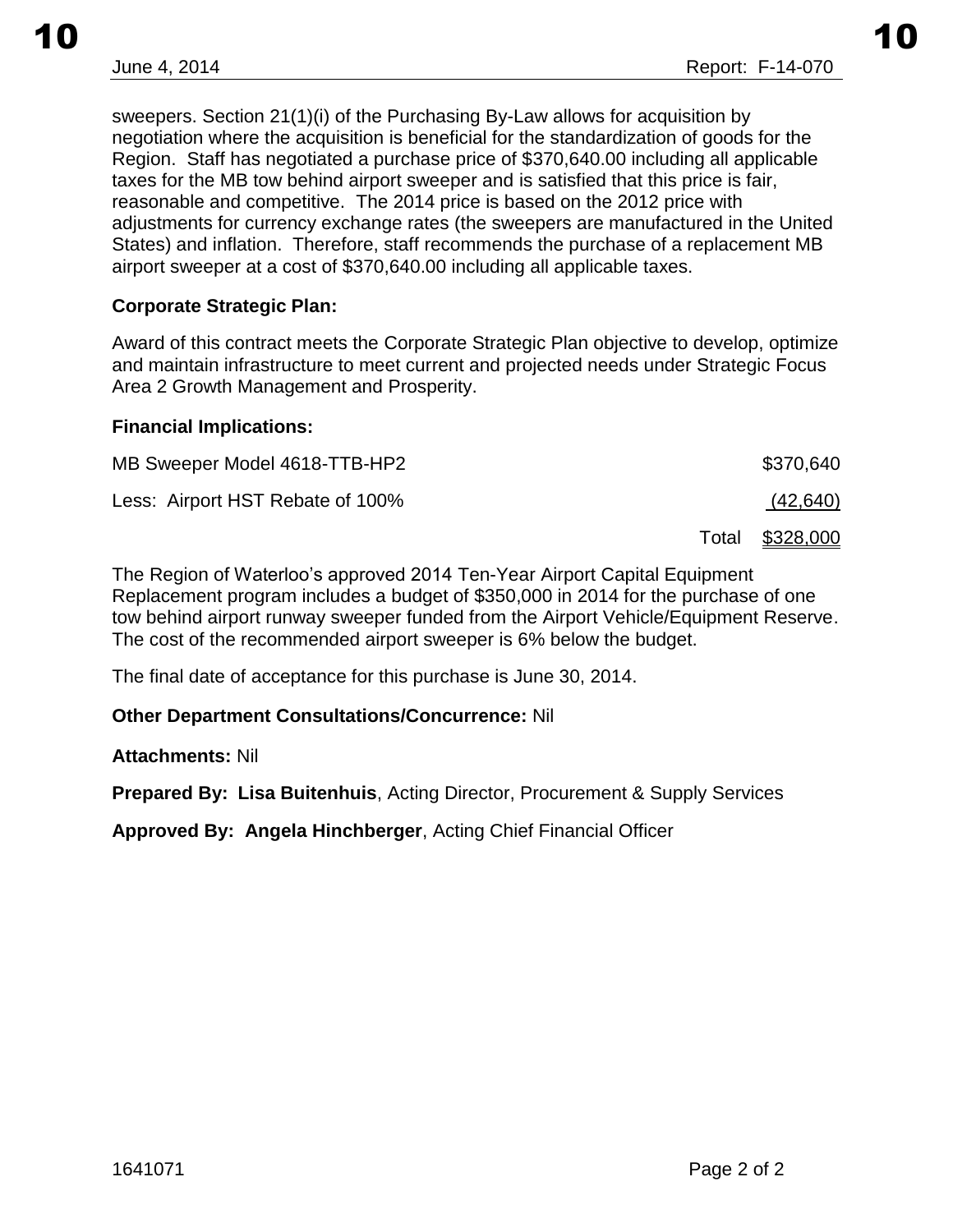<span id="page-14-0"></span>

**Report:** F-14-071

# **Region of Waterloo**

# **Finance Department**

# **Procurement & Supply Services Division**

**To:** Regional Chair Ken Seiling and Members of Regional Council

### **Date:** June 4, 2014 **File Code:** F18-30

#### **Subject: T2014-113 Surface Asphalt and Miscellaneous Roadway Improvements at Various Locations**

#### **Recommendation:**

That the Regional Municipality of Waterloo accept the tender of 410754 Ontario Limited O/A Sousa Concrete for T2014-113 Surface Asphalt and Miscellaneous Roadway Improvements at Various Locations in the amount of \$1,169,877.14 including applicable taxes;

And that the Regional Municipality of Waterloo approve an increase in project costs of \$291,163.74 gross and \$0 net to facilitate construction of a channelized right-turn lane on westbound CanAmera Parkway at Bishop Street and construction of an asphalt multi-use trail on Water Street on behalf of the City of Cambridge;

And further that the Regional Municipality of Waterloo approve an increase in project costs of \$109,110.06 gross and \$0 net to facilitate construction of a raised concrete centre median on CanAmera Parkway east of Bishop Street on behalf of Zelinka Priamo Limited; and

And further that the Regional Municipality of Waterloo approve an increase in project costs of \$80,000 (including applicable taxes) to fund the placement of surface course asphalt on Water Street from Ainslie St to Coronation Blvd.

#### **Summary:** Nil

#### **Report:**

Tenders were called for the Surface Asphalt and Miscellaneous Roadway Improvements at Various Locations, and were advertised in the Record, the Daily Commercial News, on the Region's website and on the Ontario Public Buyers Association website. Tenders were opened in the presence of L. Misurka, D. Pletch, and J. McCarty.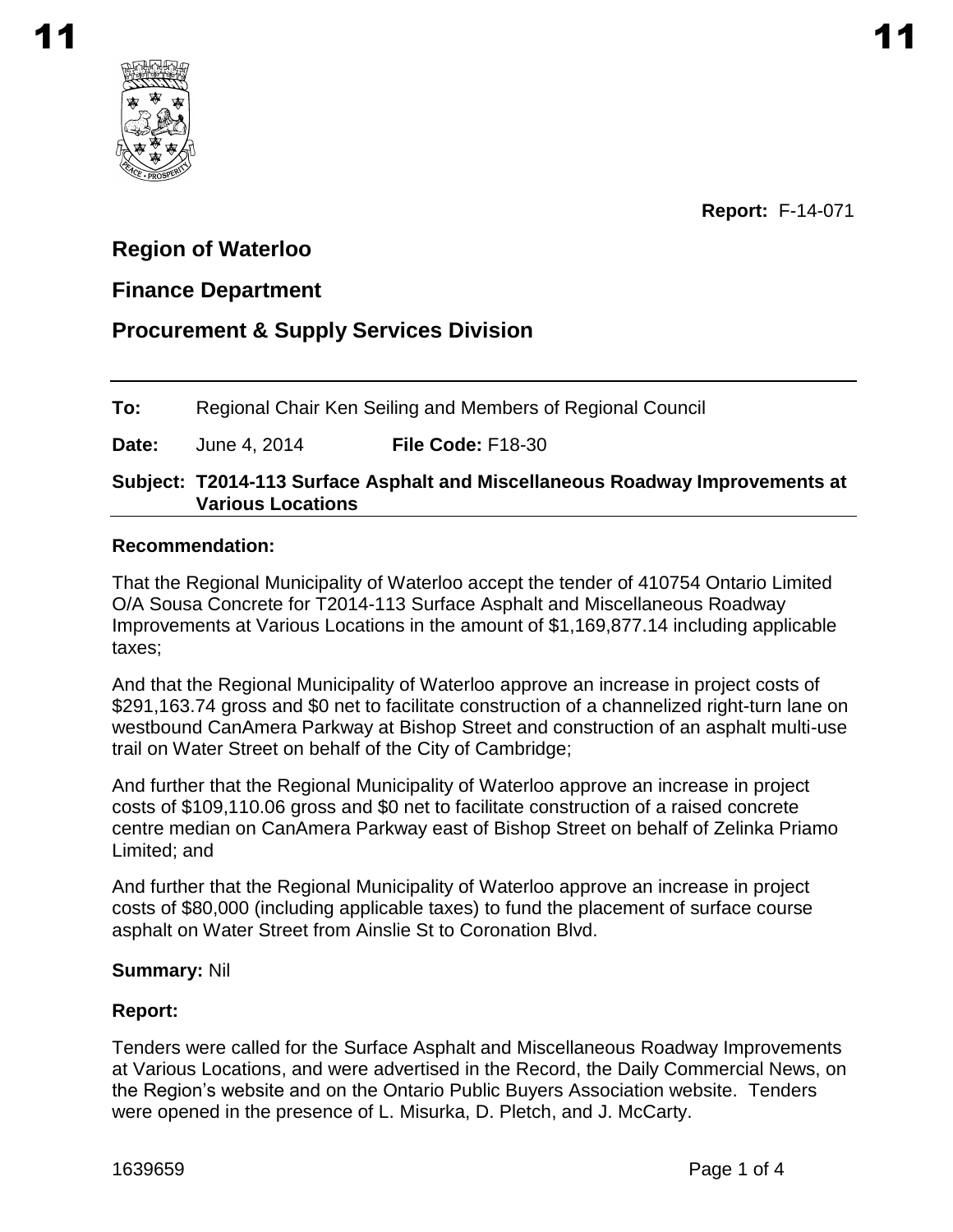The following tenders were received:

| 410754 Ontario Limited O/A Sousa Concrete | Branchton, ON  | \$1,169,877.14 |
|-------------------------------------------|----------------|----------------|
| Coco Paving Inc.                          | Petersburg, ON | \$1,224,920.00 |
| <b>Steed and Evans Limited</b>            | St. Jacobs, ON | \$1,370,000.00 |
| Capitol Paving Inc.                       | Puslinch, ON   | \$1,400,339.22 |
| <b>Brantco Construction</b>               | Cambridge, ON  | \$1,609,942.64 |

The work under this contract includes the following components:

- Placement of final surface asphalt on George Street from St. Andrews Street to Parkhill Road;
- Placement of final surface asphalt on Water Street from Ainslie Street to Coronation Boulevard;
- Construction of new concrete bus pads and infill sidewalk segments at various locations on behalf of Grand River Transit;
- Construction of a new asphalt multi-use trail on the east side of Water Street from Churchill Park to Ainslie Street on behalf of the City of Cambridge;
- Construction of a new channelized right-turn lane on westbound CanAmera Parkway at Bishop Street on behalf of the City of Cambridge;
- Construction of new raised concrete centre median on CanAmera Parkway east of Bishop Street on behalf of Zelinka Priamo Limited; and
- Removal of the existing right-turn lane on southbound Fountain Street at the former Riverbank Drive intersection.

Subject to Council approval construction is scheduled to commence on or about June 16, 2014 with completion expected by August 29, 2014.

### **Corporate Strategic Plan:**

Award of this contract meets the Corporate Strategic Plan objective to develop, optimize and maintain infrastructure to meet current and projected needs under Focus Area 2 Growth Management and Prosperity and the specific action to continue to prioritize and implement capital program projects required to meet community needs and ensure sustainability.

### **Financial Implications:**

T2014-113

| Region of Waterloo Transportation Division |       | \$439,828   |
|--------------------------------------------|-------|-------------|
| <b>Grand River Transit</b>                 |       | 361,152     |
| City of Cambridge                          |       | 280.637     |
| Zelinka Priamo Limited                     |       | 88,260      |
|                                            | Total | \$1,169,877 |

#### Region of Waterloo Transportation Division Costs

Costs for the placement of surface asphalt on George Street and on Water Street in the City of Cambridge, and for the removal of the right-turn lane on southbound Fountain Street at the former Riverbank Drive intersection in the Township of Woolwich are as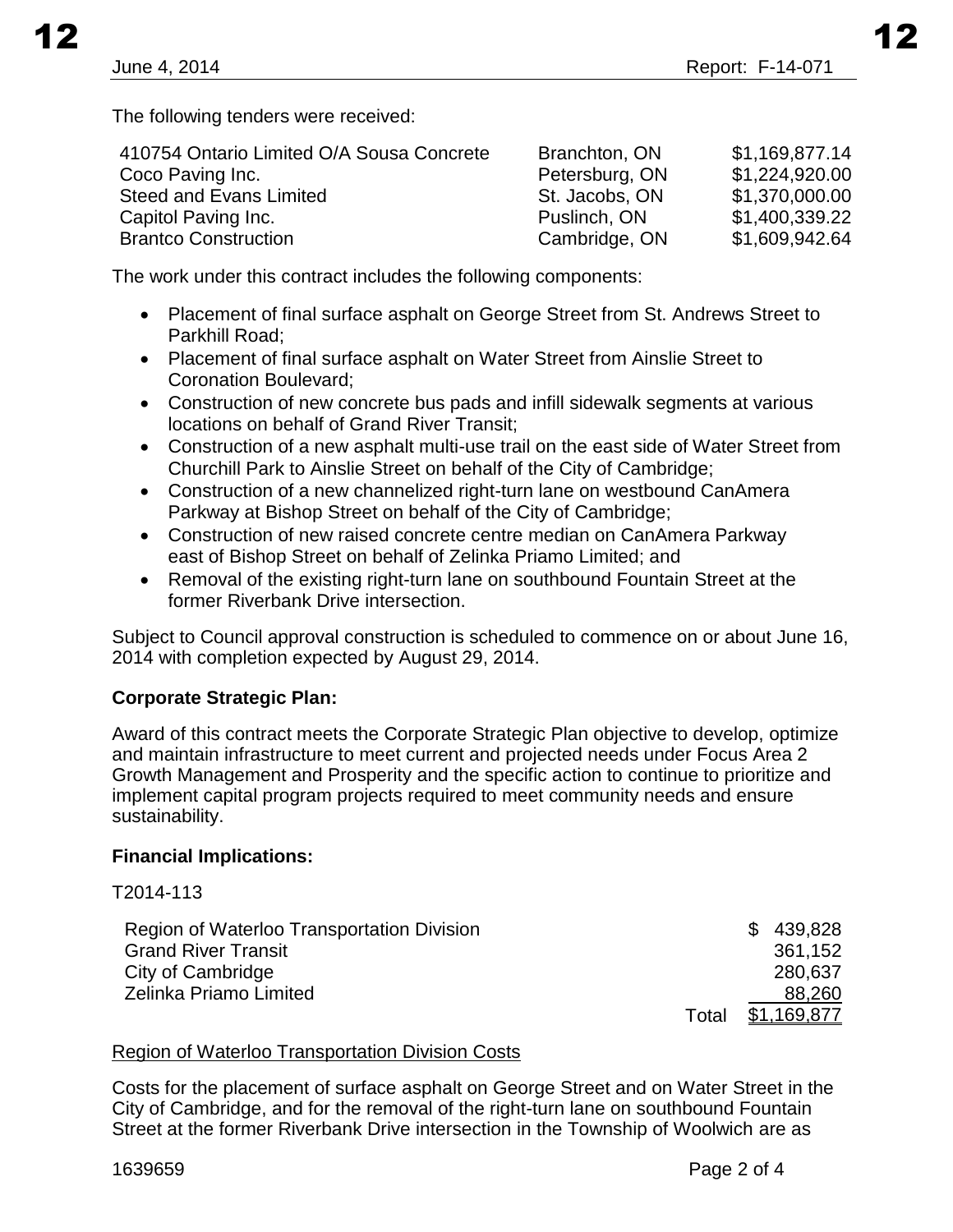follows:

| T2014-113                                           |           | \$439,828 |
|-----------------------------------------------------|-----------|-----------|
| <b>Engineering - Regional</b>                       |           | 45,000    |
| Material Inspection and Testing during Construction |           | 30,900    |
| Detours, Signing and Line Painting                  |           | 15,000    |
| <b>Advertising and Printing</b>                     |           | 1,000     |
|                                                     | Sub-total | \$531,728 |
| Less: Municipal Rebate of 86.46% of HST (11.24%)    |           | (46,822)  |
|                                                     | Total     | \$484,906 |

The approved 2014 Transportation Capital Program includes funds of \$395,000 (Project #5405) for the placement of surface asphalt on George & Water Streets to be funded from the Roads Rehabilitation Reserve Fund. An additional \$80,000 will be required to complete the surface asphalt on Water Street which can be funded from capital budget transfers (utilizing available funds in the Roads Rehabilitation Reserve Fund). This will be identified in the mid-year review of the 2014 Transportation Capital Budget, currently scheduled to be presented to Council in June 2014.

The approved 2014 Transportation Capital Program includes funds of \$1,300,000 (Project #5274) for the Fairway Road Extension of which \$26,000 has been budgeted for the removal of the existing turn lane at the former River Bank Drive intersection to be funded from the Regional Development Charge Reserve.

#### Grand River Transit

Costs for Grand River Transit for the construction of new bus pads and sidewalk segments (project no. 66006, 66029, CTSS):

| T2014-113                                           |           | \$361,152 |
|-----------------------------------------------------|-----------|-----------|
| Engineering - Regional                              |           | 40,000    |
| Material Inspection and Testing during Construction |           | 9,040     |
| Signing and Line Painting                           |           | 2,000     |
| Advertising and Printing                            |           | 500       |
|                                                     | Sub-total | \$412,692 |
| Less: Municipal Rebate of 86.46% of HST (11.24%)    |           | (36, 822) |
|                                                     | Total     | \$375,870 |

The Region of Waterloo's approved 2014 GRT Capital Budget includes \$4,113,000 to be funded from development charges and debentures, for passenger station development (Project 66029) and \$141,000 to be funded from the GRT Capital Reserve Fund, for bus stop area improvements (Project 66006). Of these amounts, \$245,000 has been committed to fund the work of this contract.

In addition, the approved 2014 Rapid Transit Capital Budget includes \$2,845,000, as part of the Cambridge Transit Supportive strategy (Project 67010) to be funded from the RTMP Reserve Fund. Of this amount, \$140,000 has been committed to fund the work of this contract.

The total committed budget for the GRT share of this contract is \$385,000. Based on the low bid, GRT's estimated share of the project costs is \$375,870 which is approximately 2.4% under budget.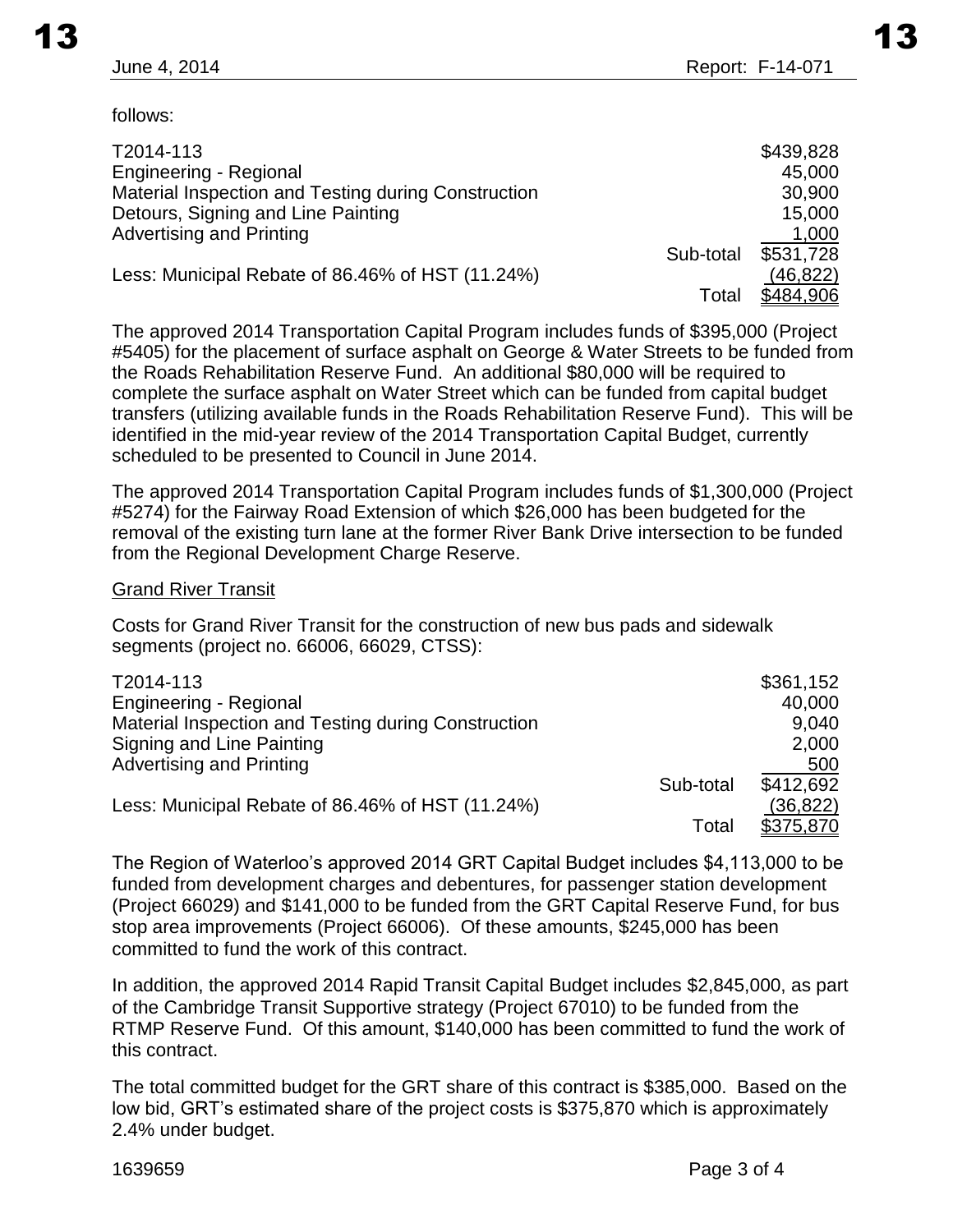#### City of Cambridge

Costs for the City of Cambridge on this contract are for construction of a new asphalt multi-use trail on the east side of Water Street from Churchill Park to Ainslie Street and for construction of a new channelized right-turn lane of westbound CanAmera Parkway at Bishop Street:

| T2014-113                                           |           | \$280,637 |
|-----------------------------------------------------|-----------|-----------|
| <b>Engineering - Regional</b>                       |           | 25,000    |
| Material Inspection and Testing during Construction |           | 9,040     |
| Signing and Line Painting                           |           | 5,000     |
| <b>Advertising and Printing</b>                     |           | 300       |
|                                                     | Sub-total | \$319.977 |
| Less: Municipal Rebate of 86.46% of HST (11.24%)    |           | (28, 813) |
|                                                     | Total     | \$291,164 |

The City of Cambridge has sufficient approved funds in their 2014 budget for their portion of the contract work and has asked that we proceed on their behalf.

#### Zelinka Priamo Limited

Costs for Zelinka Priamo Limited on this contract for the construction of a raised concrete centre median on CanAmera Parkway east of Bishop Street:

| T2014-113                                           |       | \$88,260  |
|-----------------------------------------------------|-------|-----------|
| Engineering - Regional                              |       | 10,000    |
| Material Inspection and Testing during Construction |       | 5,650     |
| Signing and Line Painting                           |       | 5,000     |
| <b>Advertising and Printing</b>                     |       | 200       |
|                                                     | Total | \$109,110 |

Zelinka Priamo Limited has provided a letter-of-credit to the Region in the amount of \$114,602 for their portion of the contract work and has asked that we proceed on their behalf.

The final date of acceptance for this tender is July 14, 2014.

#### **Other Department Consultations/Concurrence:** Nil

#### **Attachments:** Nil

**Prepared By: Lisa Buitenhuis**, Acting Director, Procurement & Supply Services

**Approved By: Angela Hinchberger**, Acting Chief Financial Officer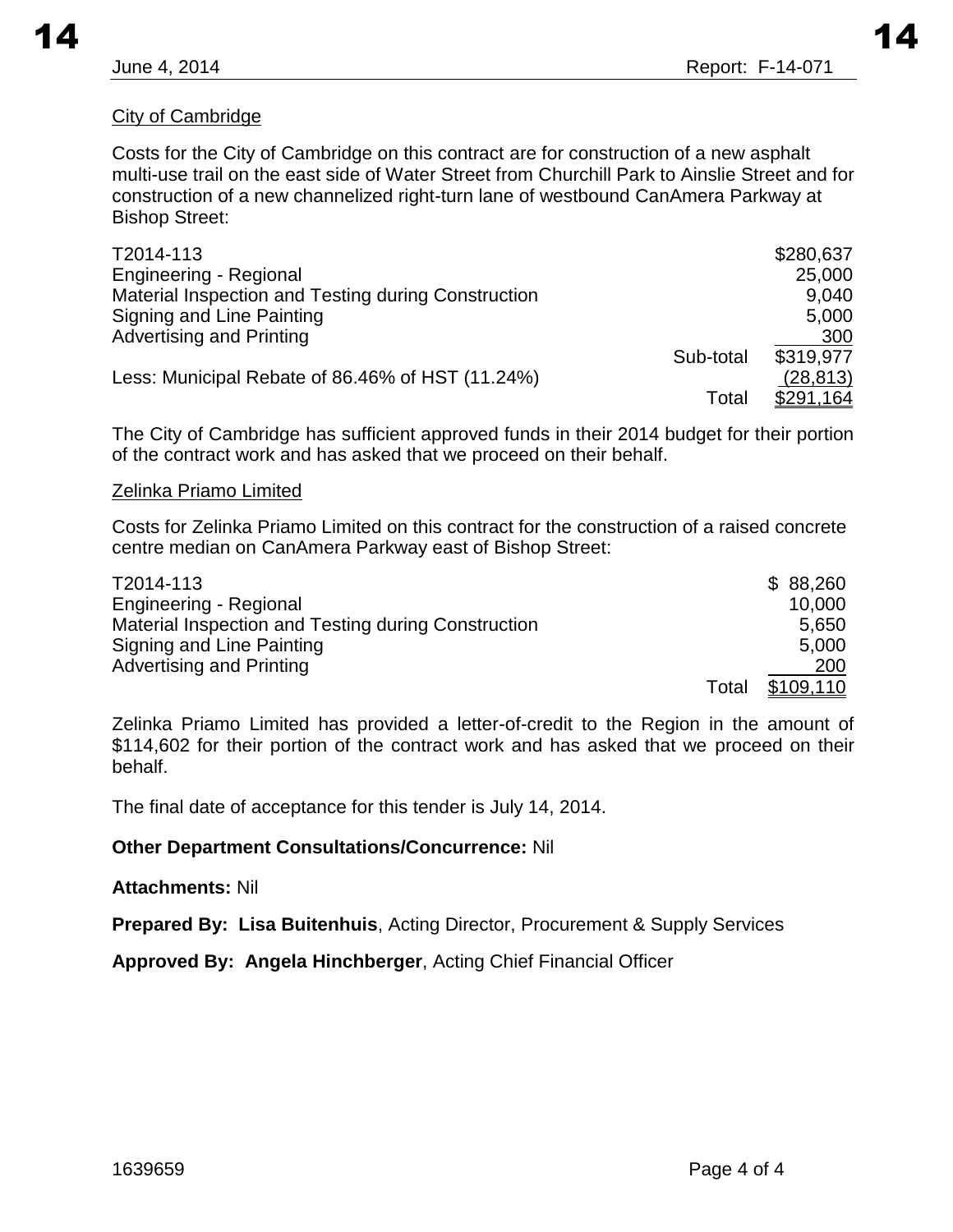# <span id="page-18-0"></span>**Planning and Works Committee**

# **Summary of Recommendations to Council**

The Planning and Works Committee recommends as follows:

- Conflict: T. Galloway 1. That the Regional Municipality of Waterloo participate in the On The Line Exhibition with funding of up to \$24,000 to be provided from the existing 2014 operating budgets for Planning, Housing and Community Services and Transportation & Environmental Services (Grand River Transit), as described in Report P-14-067, dated May 27, 2014.
	- 2. That the Regional Municipality of Waterloo amend Traffic and Parking By-law 06- 072, as amended, to:
		- a) Remove from Schedule 11, Through Highways, Queen Street (Regional Road 12) from the South Side of Bleams Road to the South Side of Bridge Street (Regional Road 12);
		- b) Add to Schedule 11, Through Highways, Queen Street (Regional Road 12) from the South Side of Bleams Road to the North Side of Bridge Street (Regional Road 12); and
		- c) Add to Schedule 12, and Intersection Stop Signs, Bridge Street (Regional Road 12) at Queen Street (Regional Road 12), in the Northbound, Southbound, Eastbound and Westbound directions;

in the Township of Wilmot, as outlined in Report E-14-060, dated May 27, 2014.

And that staff be directed to replace the yield sign situated on the westbound right-turn channel with a stop sign for a 6 month trial period and report back to committee on the effectiveness of this change.

3. That Regional Council endorse Report No. P-14-061, dated May 27, 2014, as the basis for advancing development of the King-Victoria Multi-modal Transit Hub;

That the Region of Waterloo authorize the establishment of a Steering Committee and Senior Management Team, as described in this report, to oversee the process of selecting a proponent for the King-Victoria Transit Hub;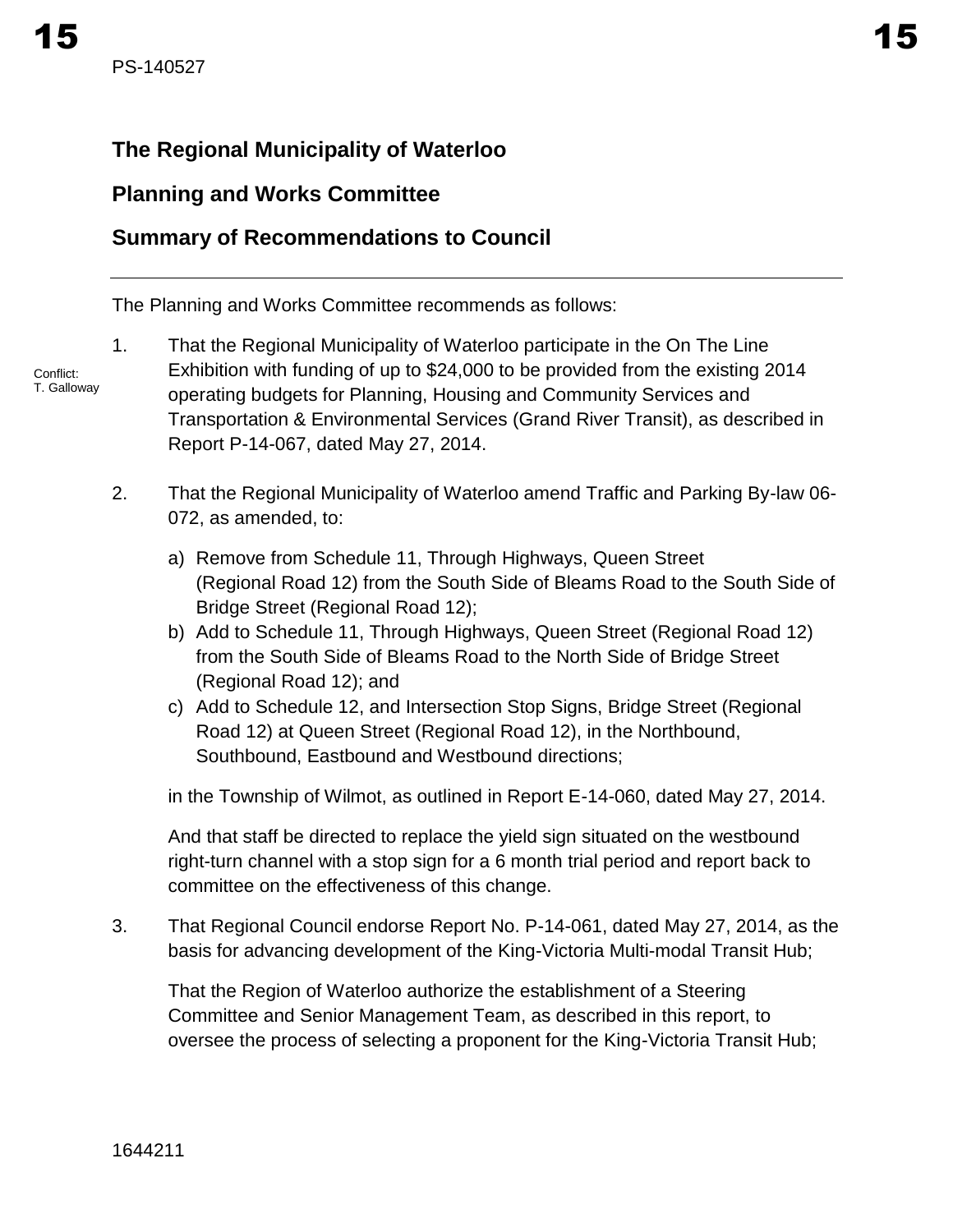That Regional Council appoint the following representatives from Regional Council to sit on the Transit Hub Steering Committee; S. Strickland, J. Haalboom, G. Lorentz, T. Galloway, and J. Wideman;

That Regional staff investigate options for partnerships with Metrolinx/Infrastructure Ontario and, as appropriate, VIA Rail regarding development of the transit infrastructure on the King-Victoria Multi-modal Transit Hub lands;

And that the current King-Victoria Multi-modal Transit Hub Project Team be concluded and thanked for its participation in the project.

- 4. That the Regional Municipality of Waterloo amend Traffic and Parking By-law 06- 072, as amended, to add to Schedule 15, Prohibited Movements, Northbound Left-turn, 2:00 p.m. to 6:00 p.m. Monday to Friday at the intersection of King Street (Regional Road 8) and Chopin Drive in the City of Cambridge, as outlined in Report E-14-055, dated May 27, 2014.
- 5. That the Region of Waterloo accept P-14-060, Monthly Report of Development Activity for April 2014, dated May 27, 2014.
- 6. That the Regional Municipality of Waterloo approve an amendment to Controlled Access By-law #58-87 for a full-movement, temporary construction access on the east side of Regional Road #58 (Fischer-Hallman Road), approximately 155 metres south of Huron Road in the City of Kitchener, as described in Report No. P-14-062, dated May 27, 2014.
- 7. That the Regional Municipality of Waterloo enter into a Consulting Services Agreement with IBI Group to provide consulting engineering services for the Class Environmental Assessment (EA), detailed design, construction contract administration and inspection services associated with Highland Road Improvements from Fischer-Hallman Road to Ira Needles Boulevard at an upset fee limit of \$403,300.00 plus applicable taxes for the Class EA and design phases, with construction contract administration and inspection services to be paid on a time basis, as outlined in report E-14-063, dated May 27, 2014.
- 8. That the Regional Municipality of Waterloo enter into a Consulting Services Agreement with WalterFedy of Kitchener, Ontario to provide consulting engineering services for a Class Environmental Assessment, detailed design, contract administration and construction inspection for Bridgeport Road/Caroline Street from King Street to Erb Street and Erb Street from Caroline Street to King Street Improvements in the City of Waterloo at an upset limit of \$408,692.79 plus applicable taxes for the Class Environmental Assessment and detailed design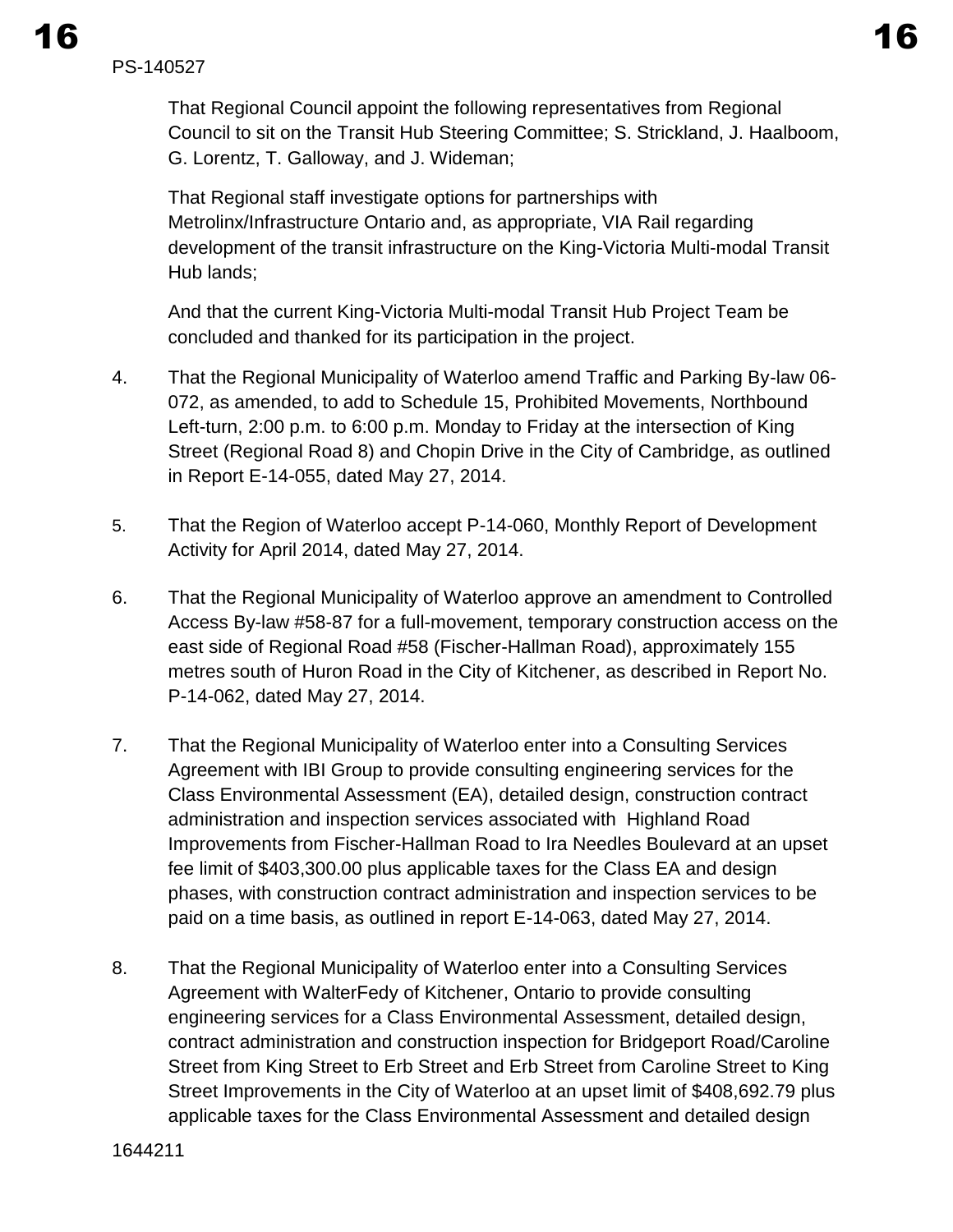phases, with contract administration and construction inspection to be paid on a time basis as described in Report E-14-062 dated May 27, 2014.

- 9. That the Regional Municipality of Waterloo enter into a Consulting Services Agreement with D.M. Wills Associates Limited of Peterborough, Ontario to provide consulting engineering services for the preliminary design, detailed design, contract administration and construction inspection for 5 Bridge Rehabilitations in the Townships of North Dumfries, Wilmot and Woolwich at an upset limit of \$406,220 plus applicable taxes for the preliminary design and detailed design phases with contract administration and construction inspection to be paid on a time basis. [E-14-064]
- 10. That The Regional Municipality of Waterloo approve the expropriation of lands for the construction of part of Phase 5 of Stage 1 of the Rapid Transit Project comprised of property and interests located at various locations along the adapted Bus Rapid Transit alignment at the City of Cambridge, in the Regional Municipality of Waterloo as detailed in Report CR-RS-14-001 dated February 11, 2014 and more specifically listed below:

### **Fee Simple Partial Taking**:

### **aBRT**

- a. Part Lot 29, Plan 610, being Part 1, 58R18066, Part of PIN 03795-0012, City of Cambridge (Part of 181 Hespeler Road, Cambridge, ON N1R 3H6);
- b. Part Lot 29, Plan 610, being Part 2, 58R18066, Part of PIN 03795-0013, City of Cambridge (Part of 179 Hespeler Road, Cambridge, ON N1R 3H6).

And that staff be instructed to register a Plan of Expropriation with respect to the said properties, or such lesser portions of any of the said properties as may be determined through the preliminary design process, within three months of the granting of approval to expropriate said properties, in accordance with the Expropriations Act (Ontario) (the "Act");

And that the registered owners be served with a Notice of Expropriation and a Notice of Possession with respect to the said properties after the registration of the Plan of Expropriation;

And that if no agreement as to compensation is made with an owner, the statutory Offer of Compensation and payment be served upon the registered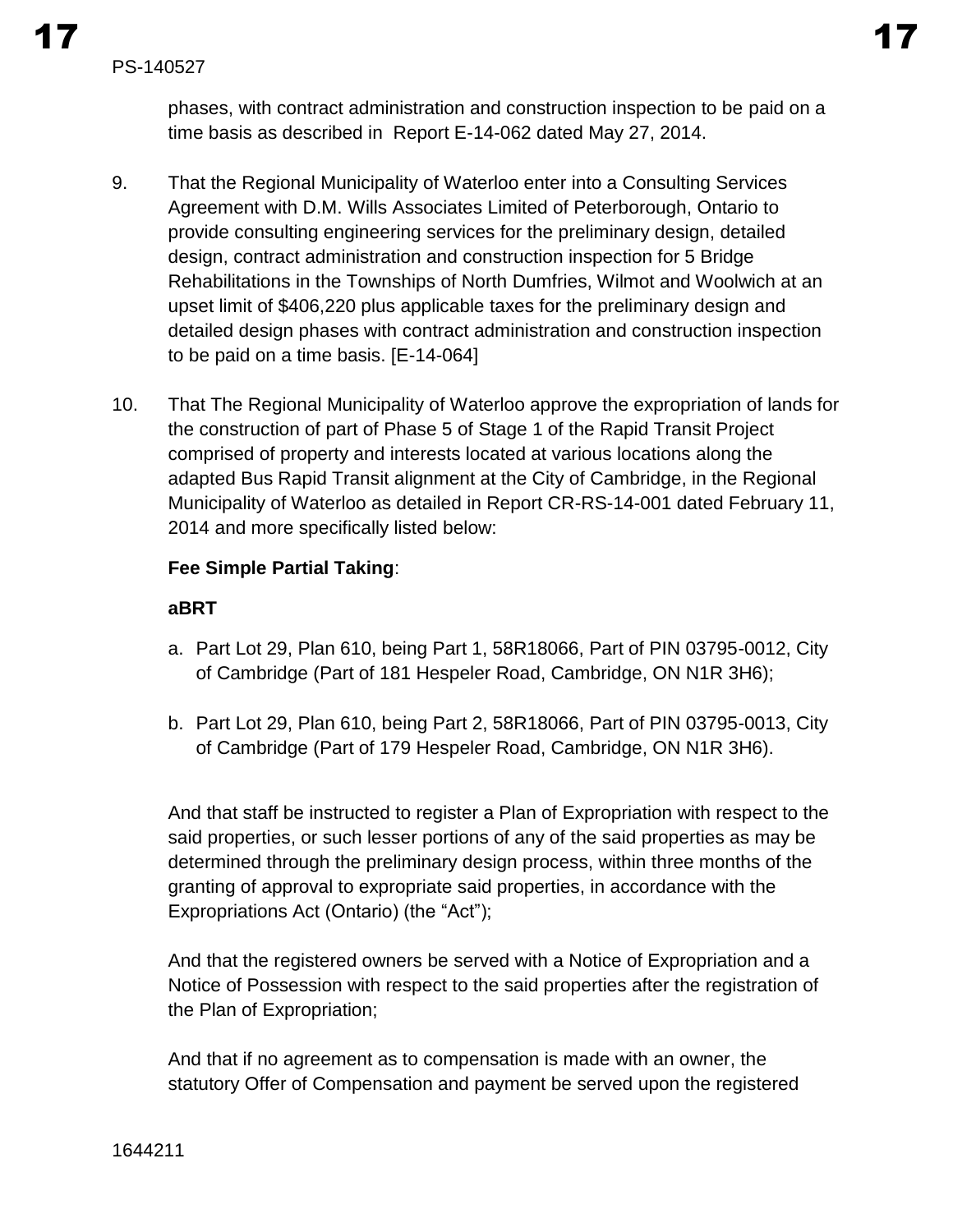owners of applicable properties in the amount of the market value of the interests in such lands as estimated by the Region's appraiser in accordance with the Act**;** 

And further that the Regional Solicitor be authorized to discontinue expropriation proceedings with respect to any above-referenced lands in the event that the Region is able to otherwise obtain registered title to such lands or if Regional staff determine that the expropriation is not advisable. [CR-RS-14-034]

11. That the Regional Municipality of Waterloo enter into a new Freight Rights Agreement with Canadian National Railway for continued use of the Waterloo Spur railway as described in Report CR-RS-14-029/E-14-074 dated May 27<sup>th</sup>, 2014; and

And that the Regional Municipality extend the current agreement with the Southern Ontario Locomotive Restoration Society ("SOLRS"), a non-profit corporation, for use of the Waterloo Spur railway as described in Report CR-RS-14-029/E-14-074 dated May  $27^{th}$ , 2014.

- 12. That the Regional Municipality of Waterloo approve an increase in scope for contract C2012-29 previously awarded to Associated Engineering Ltd., at a total cost of \$149,000 plus applicable taxes, as per Report E-14-065, dated May 27, 2014.
- 13. That the Regional Municipality of Waterloo approve the strategy recommended in the Water Supply Master Plan (WSMP) Update summarized in Report E-14-067 dated May 27, 2014;

And that the Regional Municipality of Waterloo publish the Notice of Completion for the WSMP and provide the WSMP Update Report for public review and comment for a 30 day period in accordance with Municipal Engineers Association's Master Planning Process.

- 14. That the Region of Waterloo takes the following actions:
	- Approve the Water Efficiency Master Plan 2015 2025 as detailed in Report E-14-061.1, dated May 27, 2014 with an estimated average annual budget of \$1.3 million, funded from Development Charges and user rates subject to annual budget deliberations, and;
	- Convert one temporary full-time equivalent (FTE) position to permanent FTE, funded from the capital program, subject to the approval of the 2015 budget.
- 15. That the Regional Municipality of Waterloo accept the 2014 Water and Wastewater Monitoring Report summarized in Report E-14-069/P-14-066, dated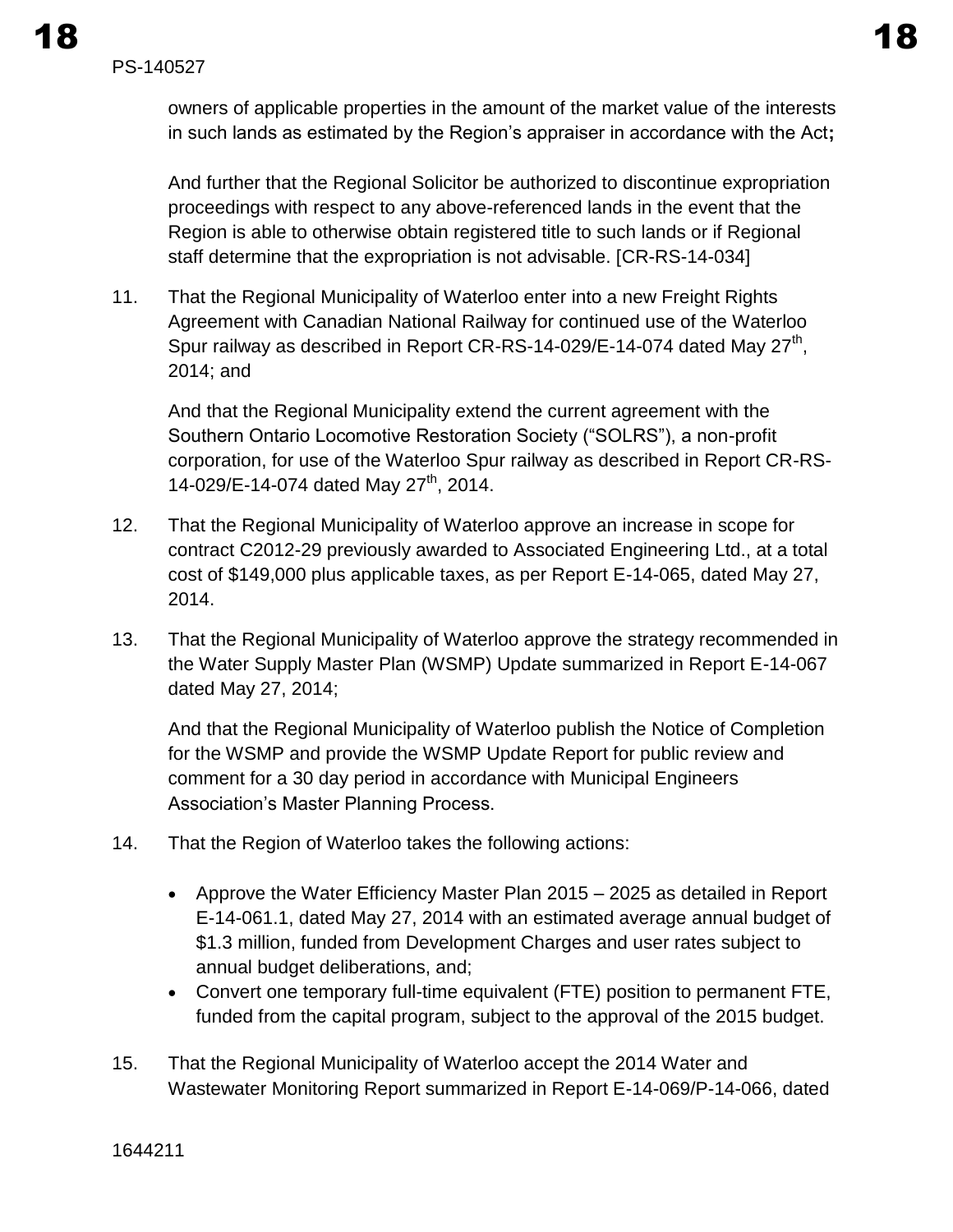May 27, 2014, as the account of water supply and wastewater treatment capacity as of December 31, 2013.

16. That the Regional Municipality of Waterloo authorize Planning, Housing and Community Services staff to hold a community forum to discuss the merits of an independent community-based multi-property conservation land trust, with the associated expenses for the forum to be allocated from the Stewardship Stream of the Community Environmental Fund, all as described in Report P-14-050, dated May 27, 2014.

May 27, 2014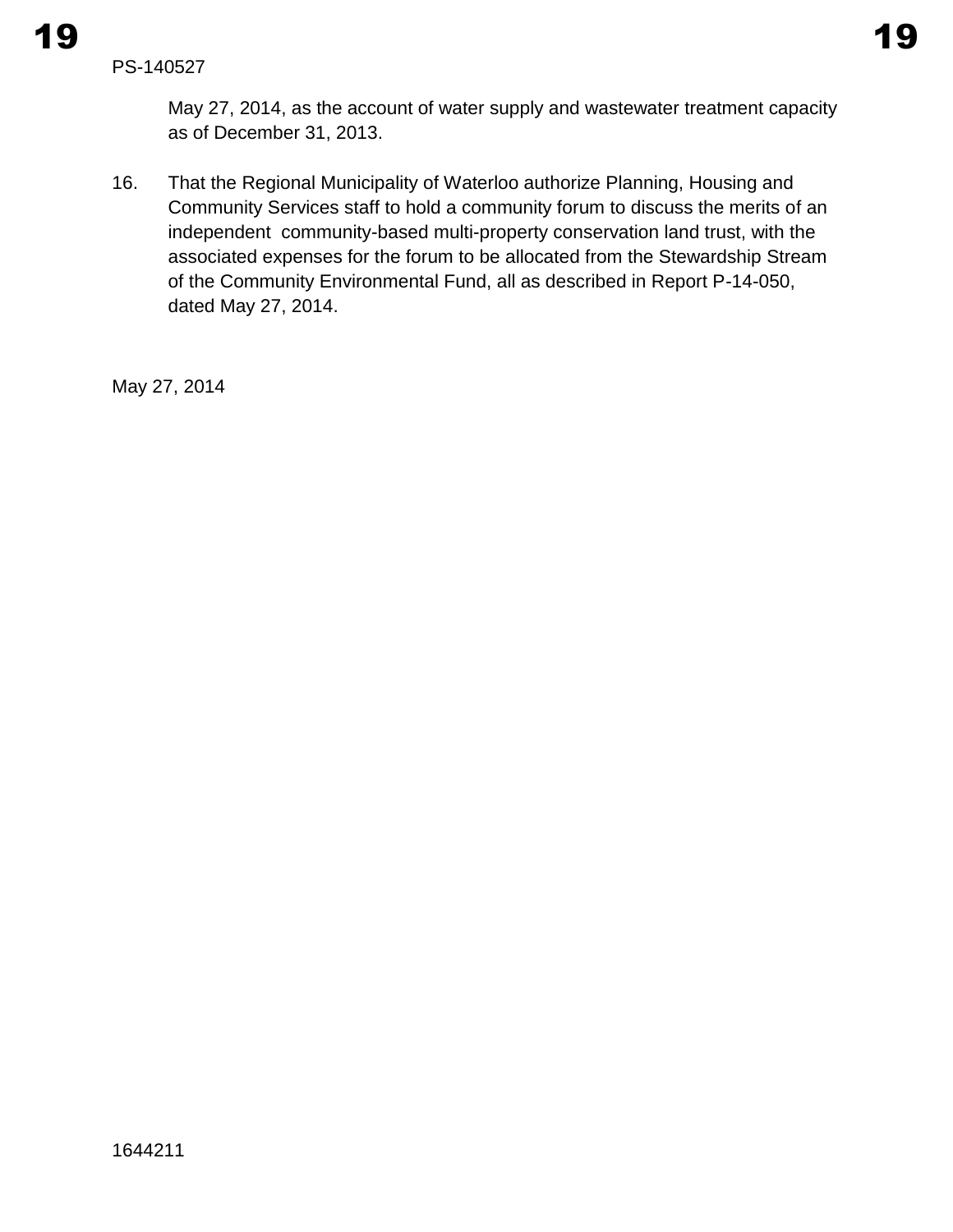<span id="page-23-0"></span>CPS-140527

# **The Regional Municipality of Waterloo**

# **Planning and Works Committee**

### Summary of Closed Recommendations to Council

The Planning and Works Committee recommends as follows:

- 1. That the Regional Municipality of Waterloo confirm the appeal filed by the Regional Commissioner of Planning, Housing and Community Services on behalf of the Region pursuant to By-law 01-028 (Commissioner's Delegation By-law), with regard to the City of Waterloo Committee of Adjustment's decision of consent application B-04/14 to the Ontario Municipal Board, and direct staff to attend at the Ontario Municipal Board proceedings to represent the Region of Waterloo on the direction of the Commissioner of Planning, Housing and Community Services.
- 2. That The Regional Municipality of Waterloo approve, enter into an Agreement for, and execute all documentation related to the acquisition of land for the Rapid Transit Project – Stage 1 described as Part of Block 'G', Plan 1221, being Parts 1, 2 and 5, Reference Plan 58R17971, Part of PIN 22595-0640 (LT), City of Kitchener being certain vacant land located at the southeast corner of Courtland Avenue and Blockline Road, in the City of Kitchener, from J & J Scherer Properties Inc. for the sum of \$133,000.00 as a full and final settlement of the market value of the subject lands plus associated costs, with all documentation to the satisfaction of the Regional Solicitor.
- 3. That The Regional Municipality of Waterloo approve, enter into a Settlement Agreement for, and execute all documentation related to the expropriation/acquisition of land for the Rapid Transit Project – Stage 1 described as Part of Lot C, Plan 9, being Part 16, Expropriation Plan WR726569 being PIN 22424-0329 (LT) together with Part 5 on Reference Plan 58R-17699 being PIN 22424-0333 (LT), City of Kitchener forming part of lands municipally known as 765 King Street W., Kitchener from 2280246 Ontario Inc. for the sum of \$125,000.00 as compensation for the value of the taking of land, compensation for injurious affection and other damages plus associated legal and appraisal costs, with all documentation to the satisfaction of the Regional Solicitor.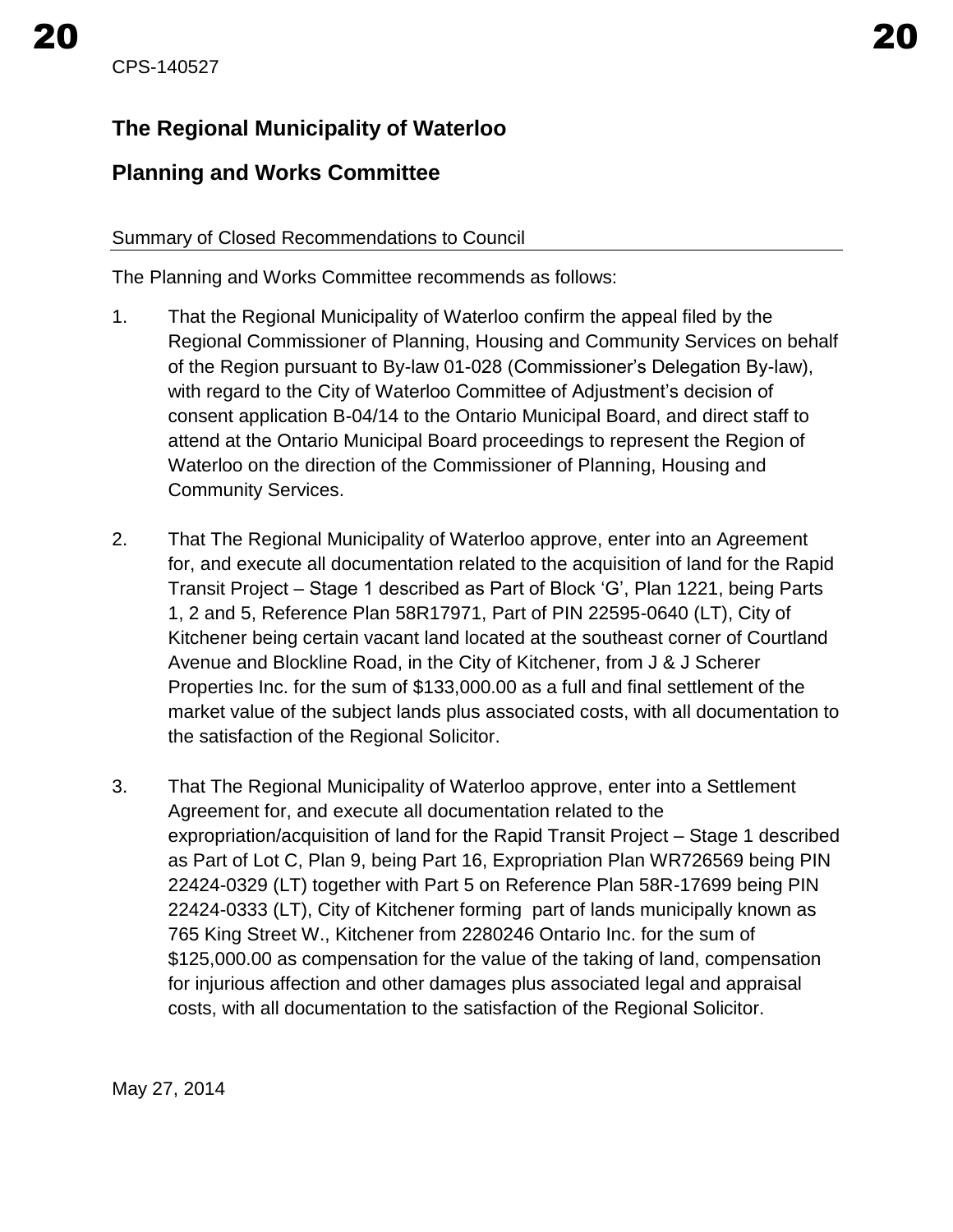# <span id="page-24-0"></span>**The Regional Municipality of Waterloo**

# **Administration and Finance Committee**

# **Summary of Recommendations to Council**

The Administration and Finance Committee recommends as follows:

- 1. That the minutes of the Audit Committee meeting held May 7, 2014 by approved.
- 2. That the Regional Municipality of Waterloo approve the Consolidated Financial Statements, the Sinking Fund Financial Statements, and the Trust Fund Financial Statements, all for the fiscal year ending December 31, 2013. [F-14- 059]
- 3. That the Regional Municipality of Waterloo submit an application for financial assistance under the Ontario Ice Storm Assistance Program for damage that occurred during the December 2013 storm;

And That Council delegate authority to the Region's Chief Financial Officer/Treasurer to submit claims on behalf of the Regional Municipality of Waterloo. [CA-EM-14-001]

- 4. That the Regional Municipality of Waterloo pass a by-law to authorize the Regional Chair and Regional Clerk to execute the Municipal Funding Agreement for the Transfer of Federal Gas Tax Revenues between the Association of Municipalities of Ontario (AMO) and the Region of Waterloo, as attached to Report F-14-063 as Appendix B, setting out the terms and conditions for the use of federal gas tax revenues to be transferred to the Region of Waterloo.
- 5. That the Regional Municipality of Waterloo approve the following options for the 2014 Property Tax Capping Program:
	- a. Establish the annual limit on tax increases for properties in the commercial, industrial and multi-residential classes at the greater of; ten percent (10%) of the previous year's annualized capped taxes, or 5% of the previous year's current value assessment (CVA) taxes;
	- b. Establish thresholds for properties in the commercial, industrial and multiresidential classes such that if the taxes on the property calculated under the capping program are within \$250 of the current value assessment (CVA) taxes, the CVA taxes will apply;
	- c. Exclude properties in the commercial, industrial and multi-residential classes that were at their current value assessment taxes in 2013 from the 2014 capping and claw back program;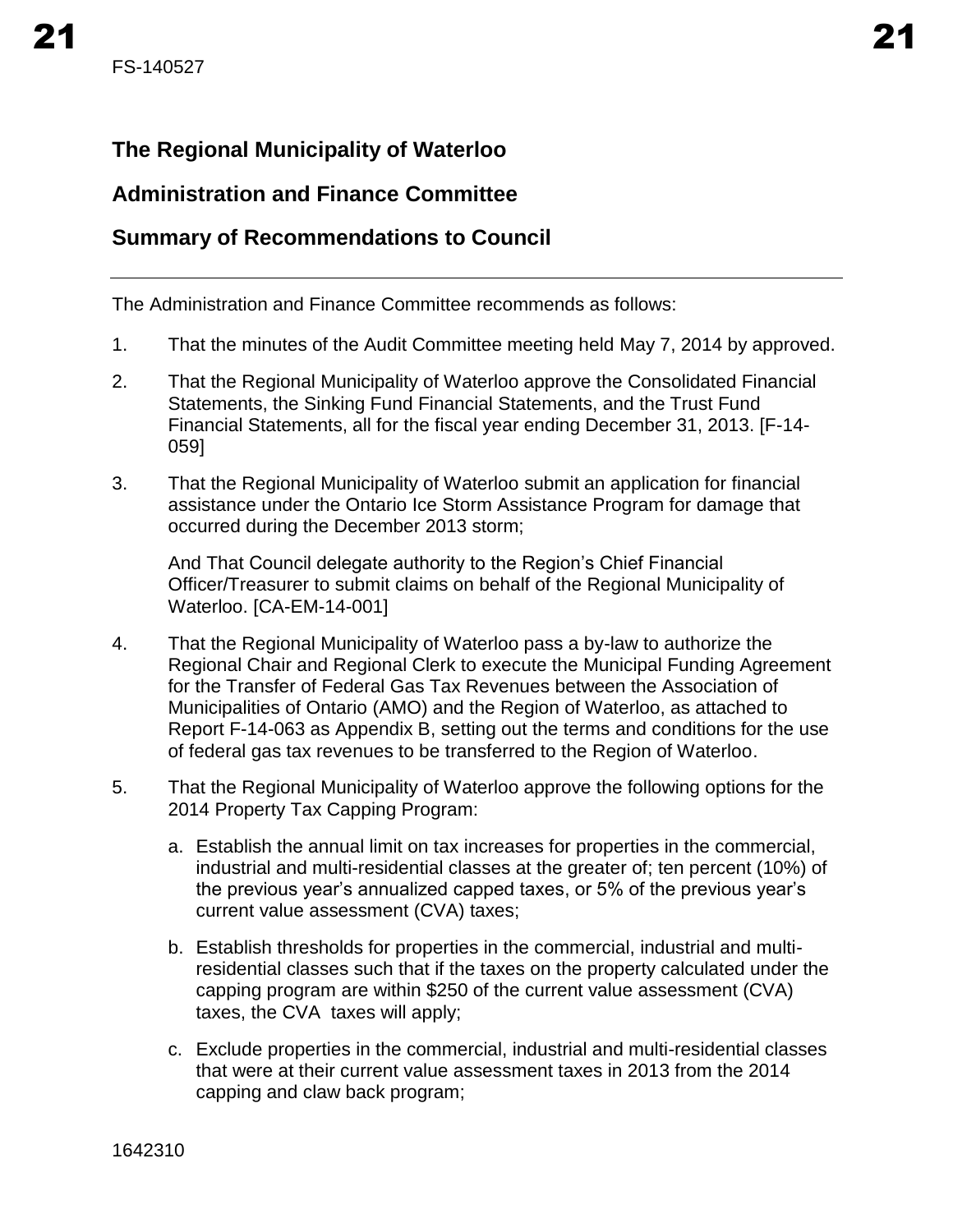- d. Exclude properties in the commercial, industrial and multi-residential classes that were subject to a claw back in 2013 from becoming a capped property in 2014;
- e. Fund the limits on tax increases for 2014 for the commercial, industrial and multi-residential classes by limiting 2014 tax decreases for properties in the same class.

And that the required by-laws to establish the options for the 2014 Property Tax Capping Program and to establish the 2014 claw back percentages for the commercial, industrial and multi-residential classes be included on Regional Council agendas in June 2014;

And further that the Area Municipalities be notified accordingly. [F-14-064]

- 6. That the Regional Municipality of Waterloo declare the following properties surplus:
	- (a) 533 Queen Street South described as Part Lots 322, 323 and 324, Municipal Compiled Plan of Subdivision of Lot 17, German Company Tract, City of Kitchener, Regional Municipality of Waterloo, being Part 2, on Reference Plan 58R-16727, part of PIN 22498-0301 (LT);
	- (b) 176 Benton Street and 180 Benton Street described as Part Lot 5, Plan 397, City of Kitchener, Regional Municipality of Waterloo, being Parts 1, 2 and 3, on Reference Plan 58R-16135, PIN 22499-0018 (LT); and
	- (c) 152 Benton Street, 156 Benton Street and vacant parcel of land on southwest corner of Benton Street and Courtland Avenue described as Part Lots 6, 10 and 11, Plan 397, City of Kitchener, Regional Municipality of Waterloo, being Parts 5, 6 and 7, on Reference Plan 58R-16135, PIN 22499-0551 (LT);

And approve a sale process utilizing the local multiple listing service by listing the properties with real estate broker(s), with reserve bid at appraised value, and pursuant to the Region's property disposition by-law;

And That the net proceeds from the disposition of the surplus properties be transferred to the Capital Levy Reserve Fund, as outlined in report CR-FM-13- 023/CR-RS-13-090, dated December 3, 2013. [CR-RS-14-042/CR-FM-14-010]

May 27, 2014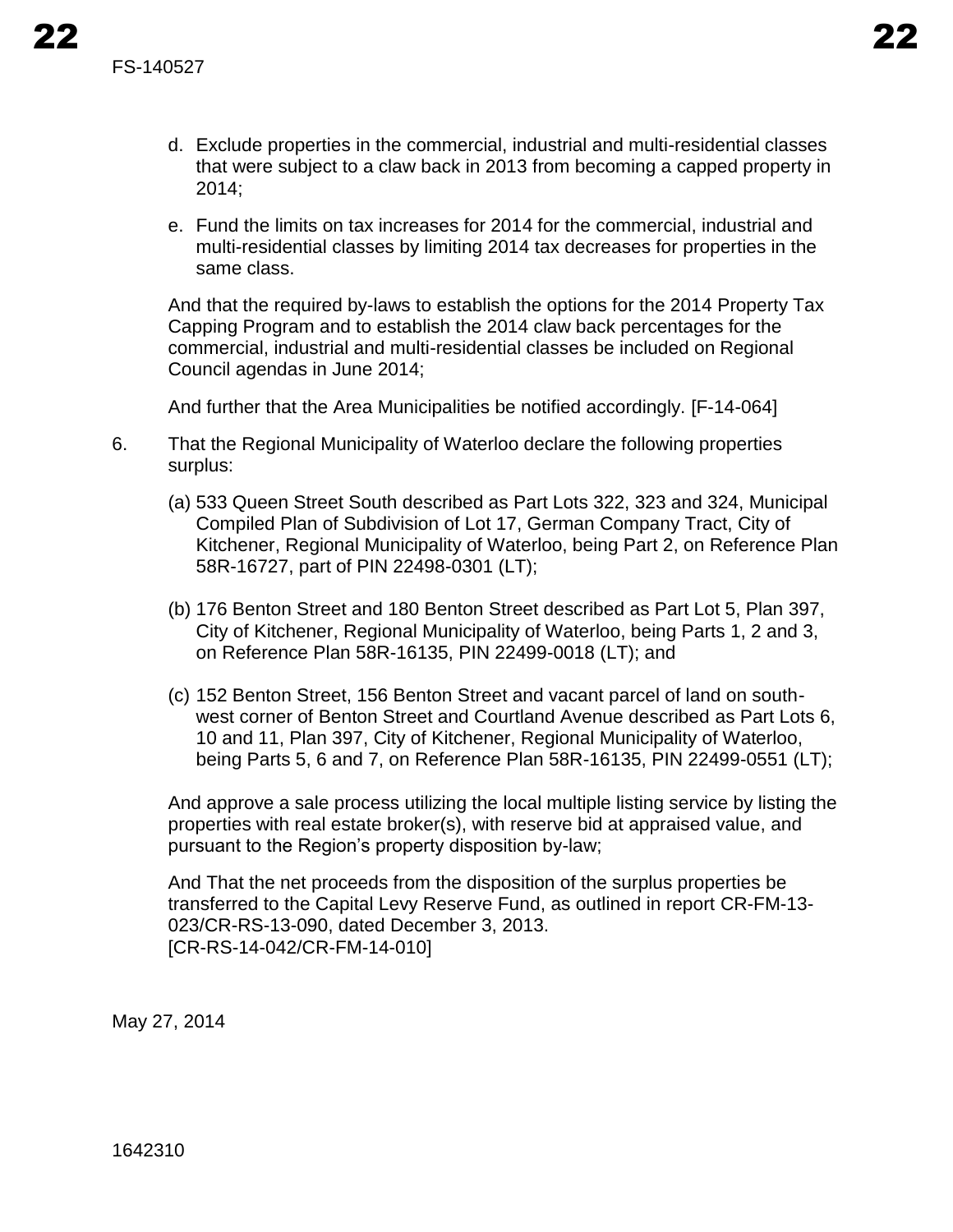# <span id="page-26-0"></span>**The Regional Municipality of Waterloo**

### **Community Services Committee**

# **Summary of Recommendations to Council**

The Community Services Committee recommends as follows:

1. That the Regional Municipality of Waterloo continue to serve in the role of Homelessness Individuals and Families Information System (HIFIS) Community Coordinator and, in its capacity as such, enter into agreements with the Federal Government of Canada or a Ministry or agency thereof, under the National Homelessness Information Systems (NHIS) program for the period of June 1, 2014 to March 31, 2019, upon terms and conditions acceptable to Legal Services, for the purposes of providing funding to the HIFIS Community Coordinator project;

And That the Regional Municipality of Waterloo approve entering into an agreement with the House of Friendship of Kitchener to a maximum of \$13,600 for the delivery of the HIFIS Community Coordinator project for the period June 1, 2014 to March 31, 2015, subject to receipt of Federal Government funding;

And That the Regional Municipality of Waterloo approve entering into an agreement(s) with consultant(s), as determined by the Commissioner of Social Services from time to time, to a maximum of \$10,400 for the delivery of the HIFIS Community Coordinator project for the period of June 1, 2014 to March 31, 2015, subject to receipt of Federal Government funding;

And Further That the 2014 Operating Budget for Social Planning be increased by \$18,750 gross and \$0 net Regional Levy, for continuation of the HIFIS Community Coordinator project, subject to receipt of Federal Government funding, to be fully funded by the Federal Government under the Federal NHIS program as outlined in report SS-14-019, dated May 27, 2014.

2. That the Regional Municipality of Waterloo approve the proposed rate structures for the Home Child Care Program effective July 1, 2014 as outlined in report SS-14-023, dated May 27, 2014

And that the Regional Municipality of Waterloo provide notice to the public of a proposed amendment to the Fees and Charges By-Law 14-002 at the June 25, 2014 Regional Council meeting regarding implementation of Home Child Care rates: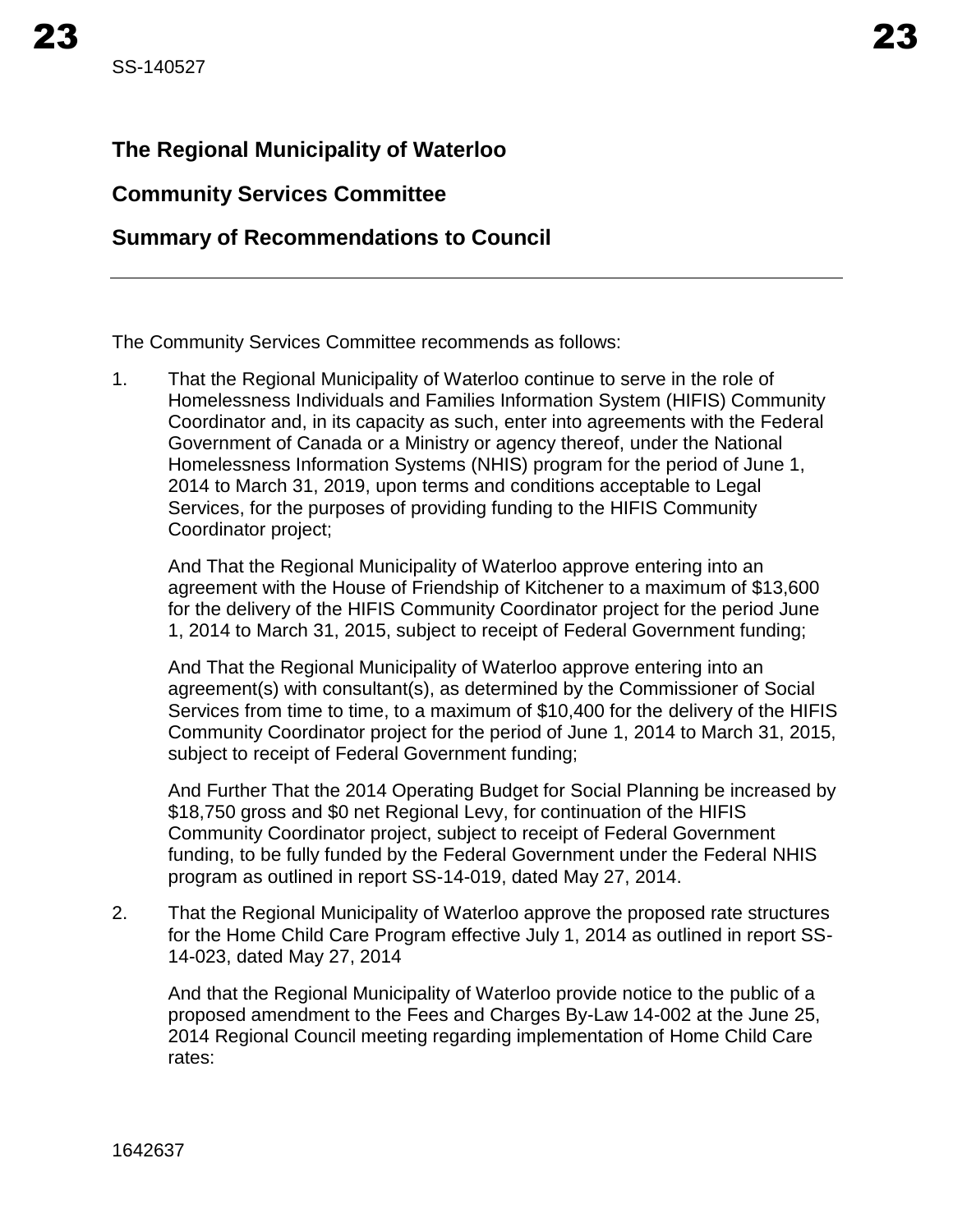SS-140527

- a) To implement the Home Child Care Rate Structure Fee Paying Families, in accordance with Regional Council's approved 2014 budget, effective July 1, 2014; and
- b) To amend the Region's Fees and Charges By-law No. 14-002 to reflect new rate structure – Purchase of Service – Subsidized Rate, effective July 1, 2014 as described in this report.
- 3. That the Regional Municipality of Waterloo enter into an agreement with the United Way Kitchener Waterloo & Area, under the Local Immigration Partnership for the period April 1, 2014 to March 31, 2015, upon terms and conditions acceptable to the Regional Solicitor and the Commissioner of Social Services for the purpose of funding the Immigration Partnership;

And that the Regional Municipality of Waterloo approve entering into agreements with agencies or consultants, as determined by the Commissioner of Social Services from time to time, to support the implementation of the Immigration Partnership for the period April 1 2014 to March 31, 2015, subject to receipt of United Way Kitchener Waterloo & Area funding;

And further that the Regional Municipality of Waterloo approve an increase in the 2014 Operating Budget for Social Planning, Policy and Program Administration by \$24,150 gross and \$0 net as outlined in report SS-14-027, dated May 27, 2014.

- 4. That the Regional Municipality of Waterloo approve the following with regard to "Renewing our Commitment" - The New Region of Waterloo Affordable Housing Strategy 2014-2019, as described in Report P-14-063, dated May 27, 2014:
	- a) Endorse the New Affordable Housing Strategy as a key approach to address affordable housing needs to the end of 2019;
	- b) Allocate \$690,000 for new rental and supportive housing and \$400,000 for Ontario Renovates from the remaining \$1.09 million in Investment in Affordable Housing for Ontario program funding for the 2014-2015 fiscal year;
	- c) Request senior levels of government to actively participate in the new Affordable Housing Strategy, including the provision of adequate long-term capital and sustainable supportive housing funding;
	- d) Forward a copy of the new Affordable Housing Strategy to Federal and Provincial Ministers responsible for housing, health and social services, local Members of Parliament and Members of Provincial Parliament, Area Municipalities, Federation of Canadian Municipalities, Association of Municipalities of Ontario and Community Housing Stakeholders; and
	- e) Direct Regional staff to report back to Regional Council on implementation plans, as required, subject to the release of a future funding allocation for affordable housing from the Federal and Provincial governments, and as